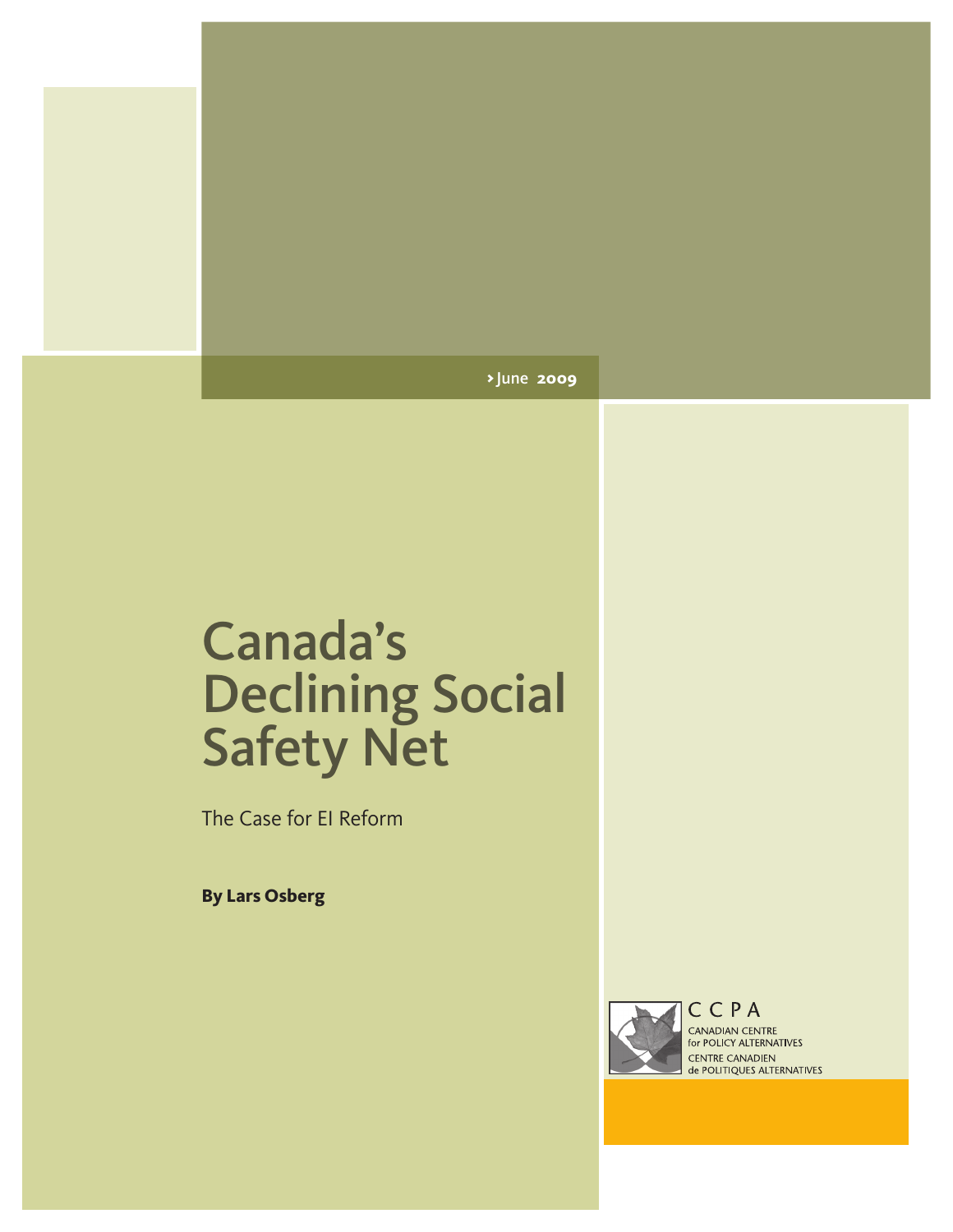

Please make a donation... Help us continue to offer our publications free online.

We make most of our publications available free on our website. Making a donation or taking out a membership will help us continue to provide people with access to our ideas and research free of charge. You can make a donation or become a member on-line at www.policyalternatives.ca. Or you can contact the National office at 613-563-1341 for more information. Suggested donation for this publication: \$10 or what you can afford.

### **isbn 978-1-897569-69-6**

This report is available free of charge from the CCPA website at **www.policyalternatives.ca**. Printed copies may be ordered through the National Office for a \$10 fee.

410-75 Albert Street, Ottawa, on k1p 5e7

TEL 613-563-1341 FAX 613-233-1458 email ccpa@policyalternatives.ca www.policyalternatives.ca

### **About the Author**

Lars Osberg is currently the McCulloch Professor of Economics, University Research Professor, and Chair of the Department of Economics at Dalhousie University, but he began life in Ottawa, Ontario. As an undergraduate, he attended Queen's University, Kingston and the London School of Economics and Political Science. After two years working for the Tanzania Sisal Corporation as a CUSO volunteer, he went to Yale University for his Ph.D.

His first book was *Economic Inequality in Canada*  (1981), and the most recent is *The Economic Implications of Social Cohesion* (edited, 2003). In between there have been eight others and two editions of an introductory textbook. He is also the author of numerous refereed articles in professional journals, book chapters, reviews, reports and miscellaneous publications. His major fields of research interest have been the extent and causes of poverty and economic inequality, with particular emphasis in recent years on social policy, social cohesion and the implications of working time, unemployment and structural change. Among other professional responsibilities, he was President of the Canadian Economics Association in 1999-2000.

Recent papers can be found at http://myweb.dal.ca/ osberg/

 $CAW = 567$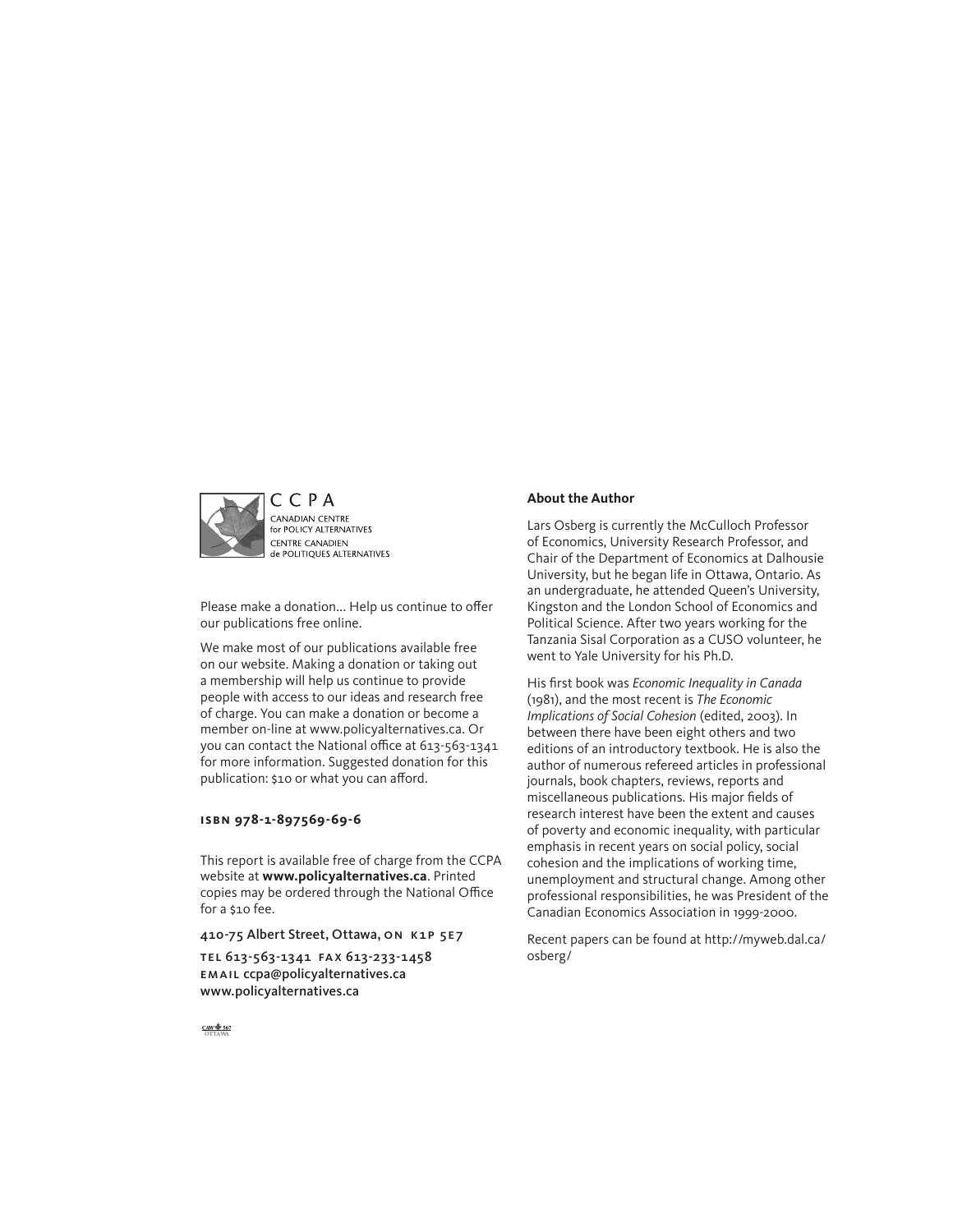# Executive Summary

Between October 2008 and May 2009, 363,000 Canadians lost their jobs—and the OECD projects unemployment to rise to 9.8% in 2010. In this global recession, the weakness of Canada's Employment Insurance (EI) system has become a glaring federal policy omission.

This study looks at income protection for the unemployed, federally and elsewhere, and makes a strong case for EI reforms.

(Un)Employment Insurance is the major program by which the Government of Canada has historically helped offset the financial risks of unemployment faced by Canadian families. Unemployment in Canada is now rising at an unprecedented rate and is forecast to stay high for some time to come—so many Canadians are now finding out personally just how little insurance coverage they have.

This study finds it is much more uncommon for Canada's unemployed to receive regular EI benefits during this recession compared to previous recessions. Now that they need a social safety net, many Canadians are discovering they do not have much of one.

Compared to the vast majority of OECD nations, unemployment benefits in Canada are very low—much below the OECD average.

But the response of the Government of Canada has been decidedly tepid. Budget 2009 did little to change the fact that in terms of access, benefit duration and income replacement levels, EI in Canada falls far below OECD norms. Eligibility and benefit levels remained unchanged, while benefit duration was increased by only five weeks.

This study concludes that the inadequacies of Canada's Employment Insurance—combined with weakened provincial social assistance programs—has produced a massive risk shift, the burden of which is being borne by Canadian families who have fallen victim to the global recession. Since low-wage individuals are especially likely to experience unemployment, the downloading of recessionary risk is having its biggest impact on disadvantaged Canadians—an impact that will only increase as EI benefits are exhausted in coming months.

This study recommends reforms to Canada's EI system. In the current context, Canadians need [1] a plausible expectation that they can get unemployment benefits if laid off—i.e. an easing of entrance requirements and [2] a safety net for the possibility of a longer duration recession—i.e. a 'second tier' of unemployment ben-

**CANADA'S DECLINING SOCIAL SAFETY NET** 3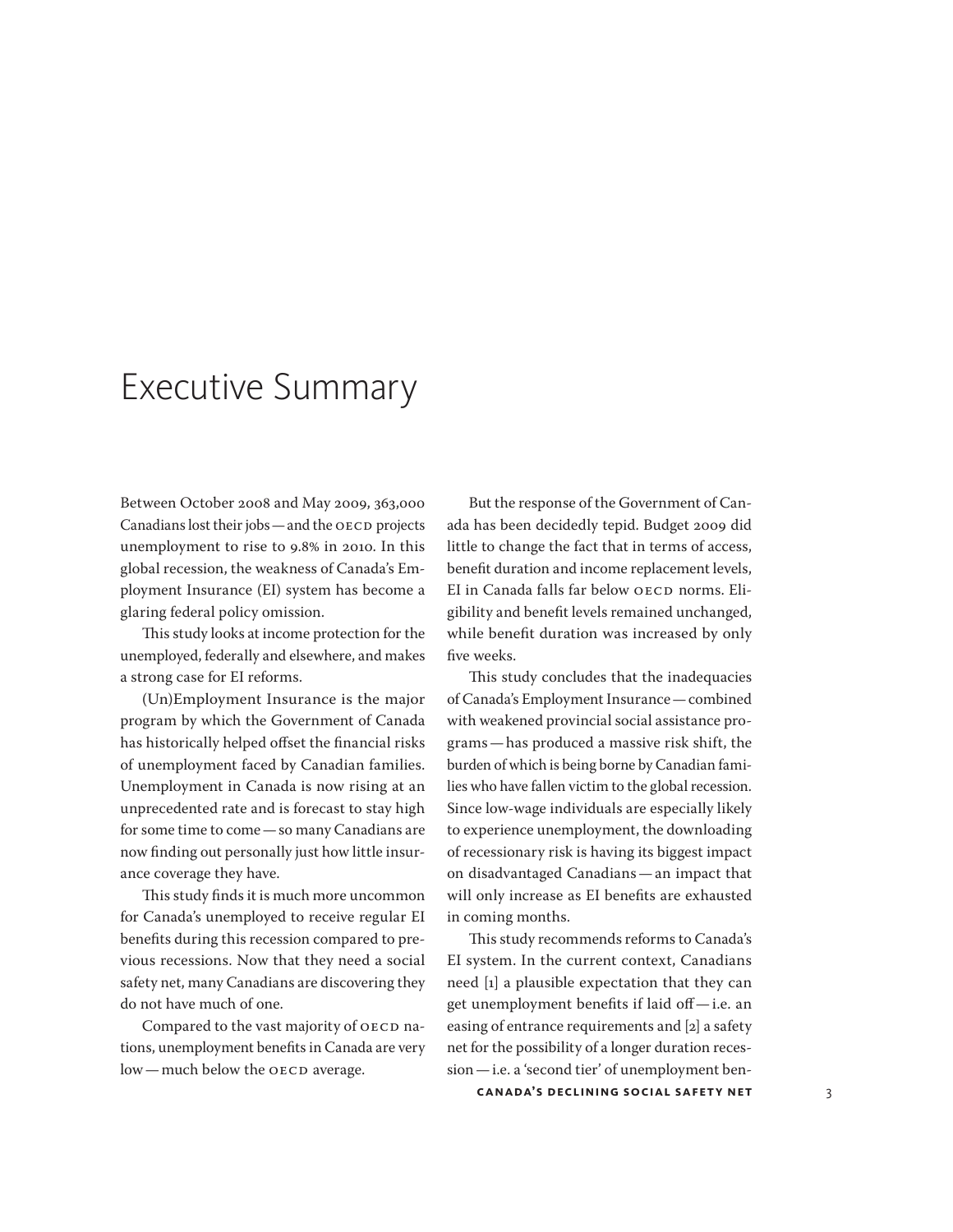





Luxembourg

8

Netherlands New Zealand

24

**Norway** 

Portugal

Ireland

figure 2 Net Replacement Rate Over 60 Months of Unemployment, 2006

efits (combined with counselling and retraining) to deal with the problems of the long duration unemployed. The question for Canada's political

Greece **Lceland** 

20

economy is—if the recession drags on—what happens if that is not forthcoming?

Spain Sweden Switzerland

29

24

 $\downarrow$ USA

59

6

sur France Germany

Finland

**22**

 $\circ$ 

Australia

Austria Belgium **Canada** Denmark

10

20

30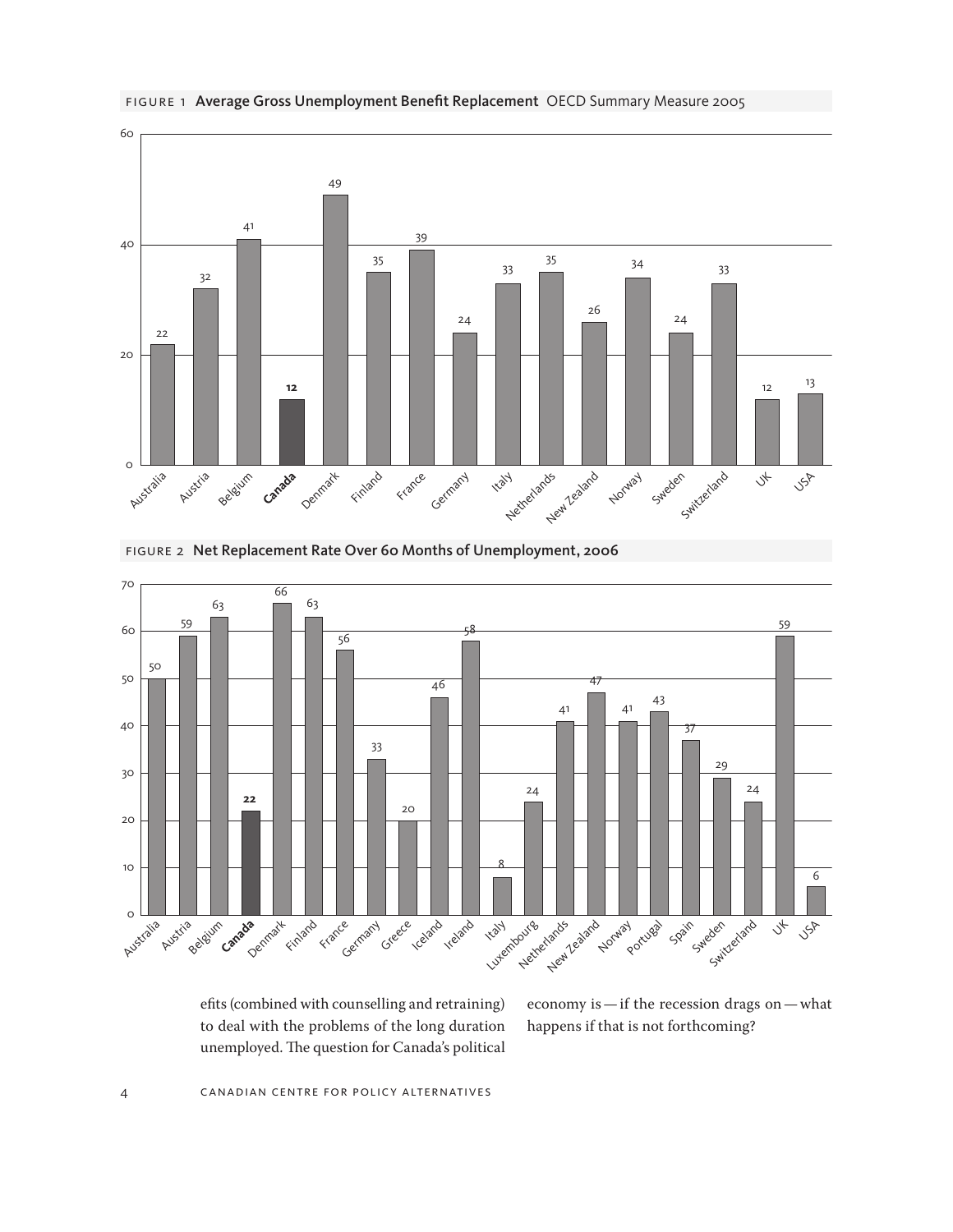# Canada's Declining Social Safety Net: The Case for EI Reform

In May of 2008, the unemployment rate in Canada was 6.1%. Talk of looming "labour market shortages" dominated labour market policy discussions and unemployment insurance reform was not on the policy agenda. By March of 2009, the unemployment rate had risen to 8.0% and the OECD was predicting a continuing upward trend—to an annual average of 8.8% in 2009 and 9.8% in 2010.1 Quite suddenly, the global recession arrived and Canadians looked for a social safety net.

How adequately does Canada's current Employment Insurance system fill that need? What could or should be done to improve it? How do the initiatives of the 2009 federal budget compare? As this report shows, Canada's current EI system offers relatively little income protection compared with the unemployment insurance system in place in other OECD nations and compared with Canada's (Un)Employment Insurance systems of previous years.

# 1. Canada's current EI system in Comparative Perspective

Figure 3 plots Canada's seasonally adjusted unemployment rate from 1976 to February 2009. It documents the recessionary surges in unemployment that dominated the early 1980s and 1990s and the brief period (from 2005 to 2008) of unemployment rates under 7% that started, after a 30-year drought of labour demand, to give Canadians a brief experience of shorter job search and sometimes rising real wages.

If jobs are easily available, the labour market provides the income earning opportunities that people need and the characteristics of income support programs are relevant only to an unfortunate few. But Figures 4A-4D (taken from the New York Federal Reserve Board's website) illustrate that this is not Canada's current and emerging labour market reality. Rather, GDP and industrial production are plummetting, deflation looms, and unemployment is soaring.

Compared to the United States and European nations, Canada was a relative "late-adopter" of unemployment insurance. As Perry (1989:681) puts it, the passage of the Unemployment In-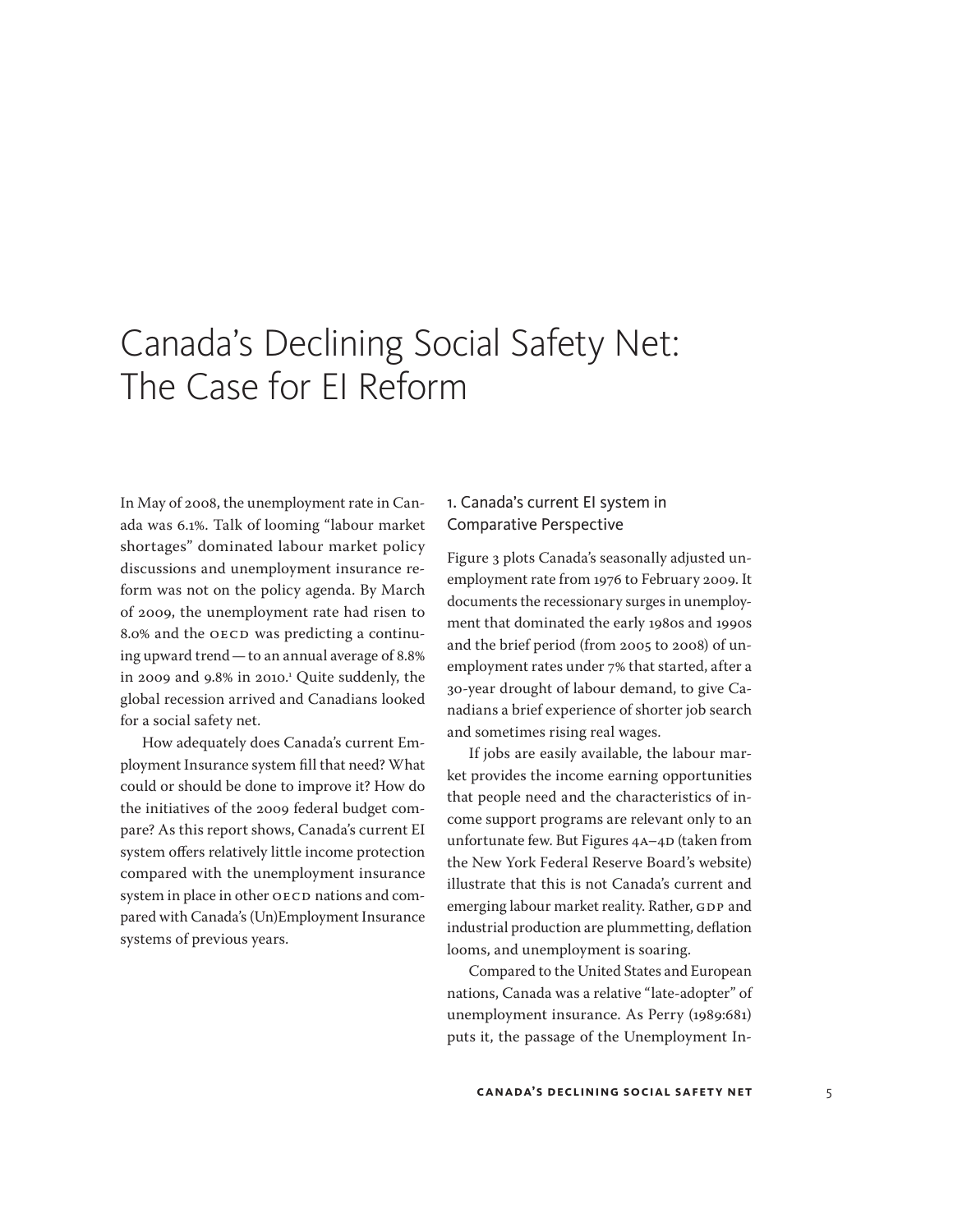



**N O T E** Unemployment rate, both sexes, 15 years and over, seasonally adjusted **Sou rce** Statistics Canada, CANSIM using CHASS, v2862815



figure 4a Canadian Summary Indicators Gross Domestic Product, Four-Quarter Percentage Change

#### canadian centre for policy alternatives

**Sou rce** New York Federal Reserve http://www.newyorkfed.org/research/directors\_charts/capage.pdf, June 18, 2009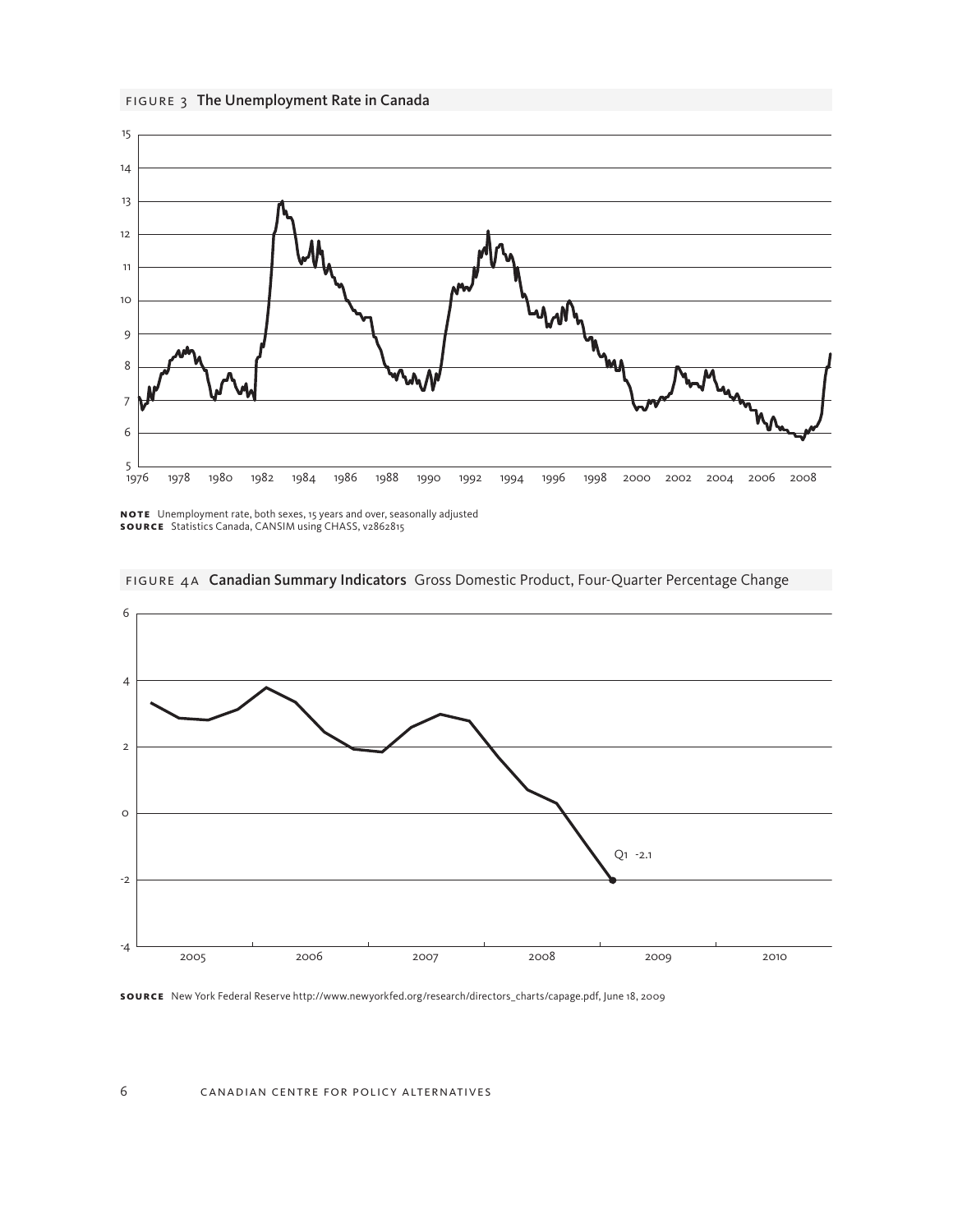

## FIGURE 4B Canadian Summary Indicators Unemployment Rate, Percent

**Sou rce** New York Federal Reserve http://www.newyorkfed.org/research/directors\_charts/capage.pdf, June 18, 2009



figure 4c Canadian Summary Indicators Industrial Production, Percent Change Over Year-Ago Level

**Sou rce** New York Federal Reserve http://www.newyorkfed.org/research/directors\_charts/capage.pdf, June 18, 2009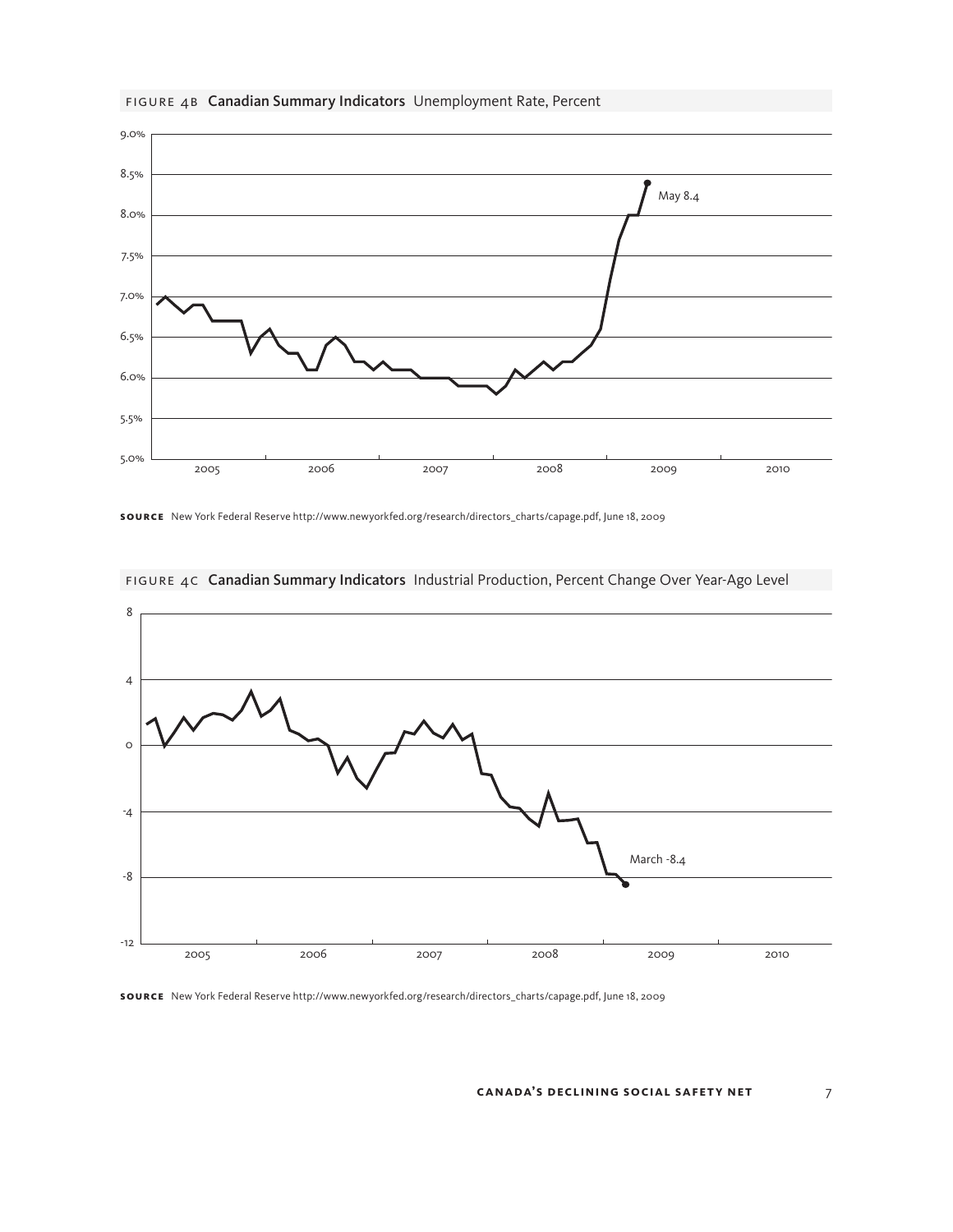

figure 4d Canadian Summary Indicators Consumer Price Index, 12-Month Percentage Change

**Sou rce** New York Federal Reserve http://www.newyorkfed.org/research/directors\_charts/capage.pdf, June 18, 2009



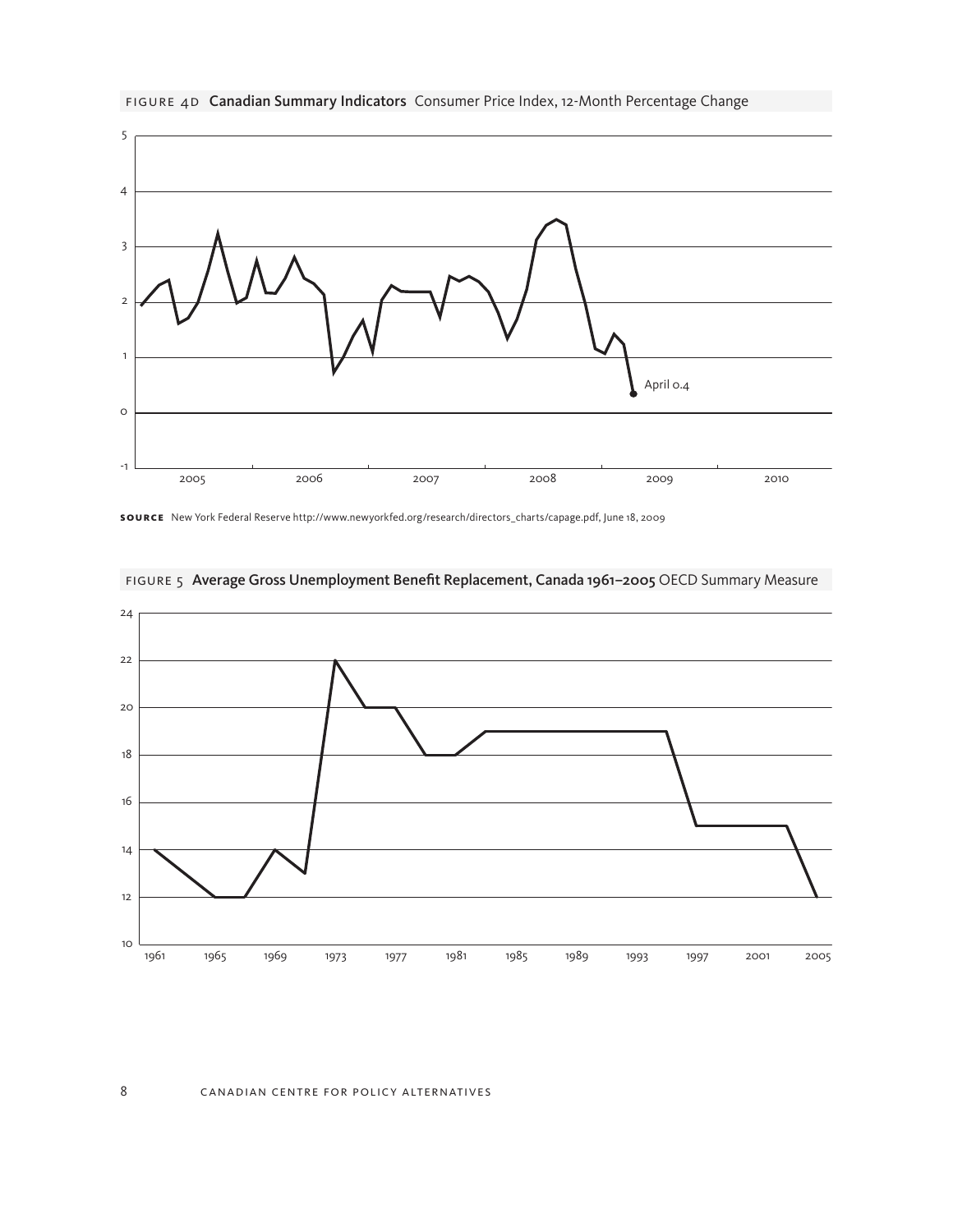



surance Act of 1940, well after the Depression of the 1930s, was a belated "recognition of the fact that the historic provincial-municipal relief system was a hopelessly inadequate instrument for dealing with unemployment on a national scale." Changes over the next few decades were relatively modest in scope, but the 1971 revisions were of a different order of magnitude. Figure 5 illustrates both the size of the 1971 revisions and the fairly relentless decline in the benefit replacement rate that has characterized the 38 years since.<sup>3</sup>

Because the "replacement rate" (i.e. the ratio of unemployment benefits to employment earnings) varies with the situation of individual workers and because the accessibility and duration of benefits are hugely important dimensions of any unemployment scheme, a general moral of the international literature is the complexity of real world unemployment income replacement schemes. In looking for an intellectual framework to simplify this real world complexity, the 1970s and 1980s literature on unemployment insurance in Canada adopted a "labour/leisure choice" perspective. The disincentive effects of unemployment insurance were analyzed in terms of the impact of increased weeks of work per year on benefit duration, while presuming that the option of employment at an unchanging wage was always open to individuals and that unemployment was equivalent to (enjoyable) leisure.4 The "Sargent Index" of unemployment insurance incentives has kept this supply-side perspective of voluntary 'leisure' choice, but amended the early literature's assumption of an annual accounting framework to reflect the possibility that shorter cycles of work and non-work might be personally optimal. As Figure 6 illustrates, it has declined to a similar degree as the simpler OECD Summary Measure over the last three decades.5

The "replacement rate" can be calculated either as a gross ratio (comparing benefits to employment earnings before tax) or as a net after-tax and after-transfer concept (i.e. after accounting for any changes in income tax or other social transfers and benefits that would be triggered by unemployment or lower annual income.) As

#### **CANADA'S DECLINING SOCIAL SAFETY NET** 9

**Sou rce** James, Sargent, Barnett and Lavoie (2007: 11)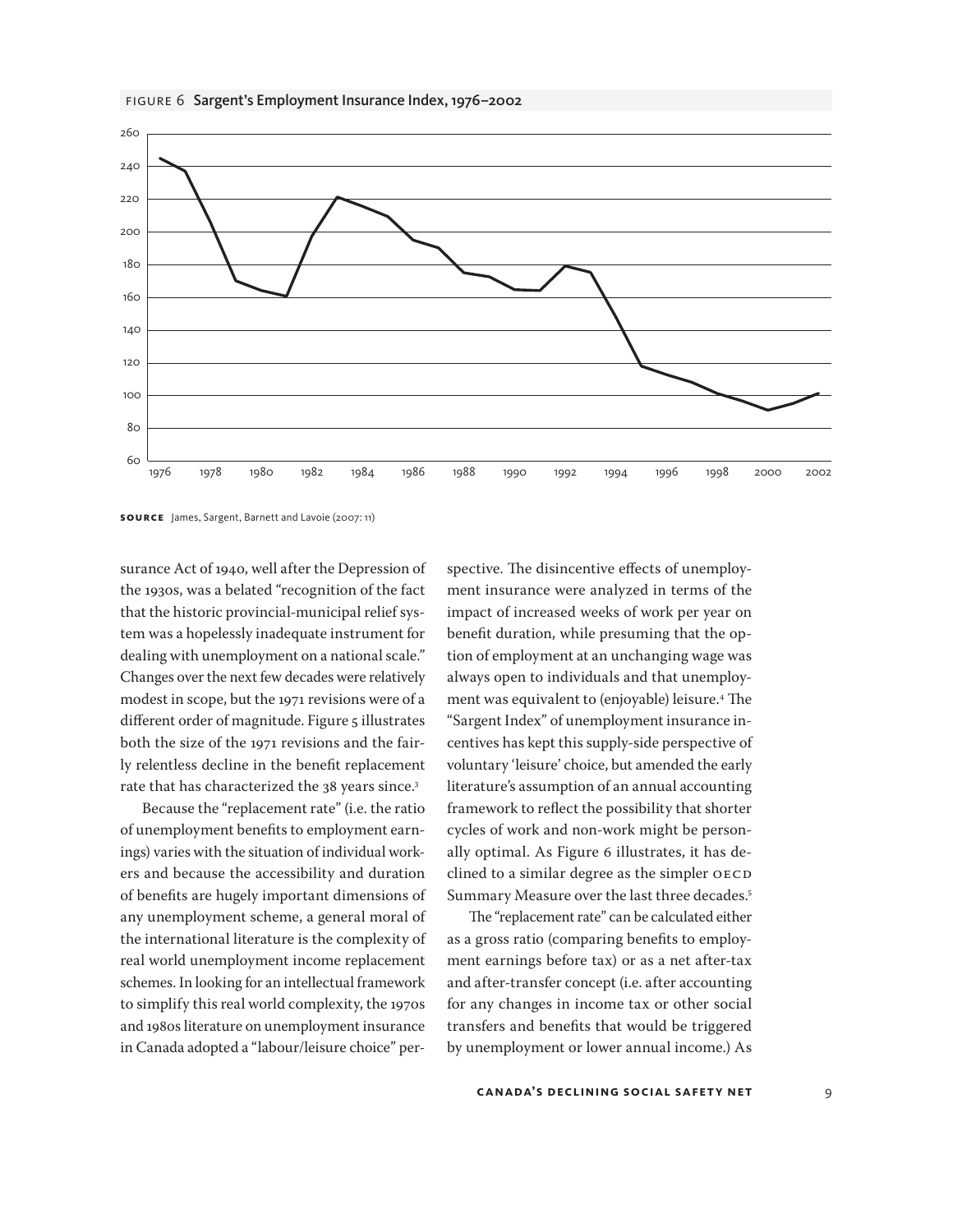

figure 7 Average Gross Unemployment Benefit Replacement OECD Summary Measure 2005

**NOTE** The average of the gross unemployment benefit replacement rates for two earnings levels, three family situations **Sou rce** OECD, Tax-Benefit Models. http://www.oecd.org/document/3/0,3343,en\_2649\_34637\_39617987\_1\_1\_1\_1,00.html



figure 8 Net Replacement Rate Over 60 Months of Unemployment, 2006

**Sou rce** www.oecd.org/els/social/workincentives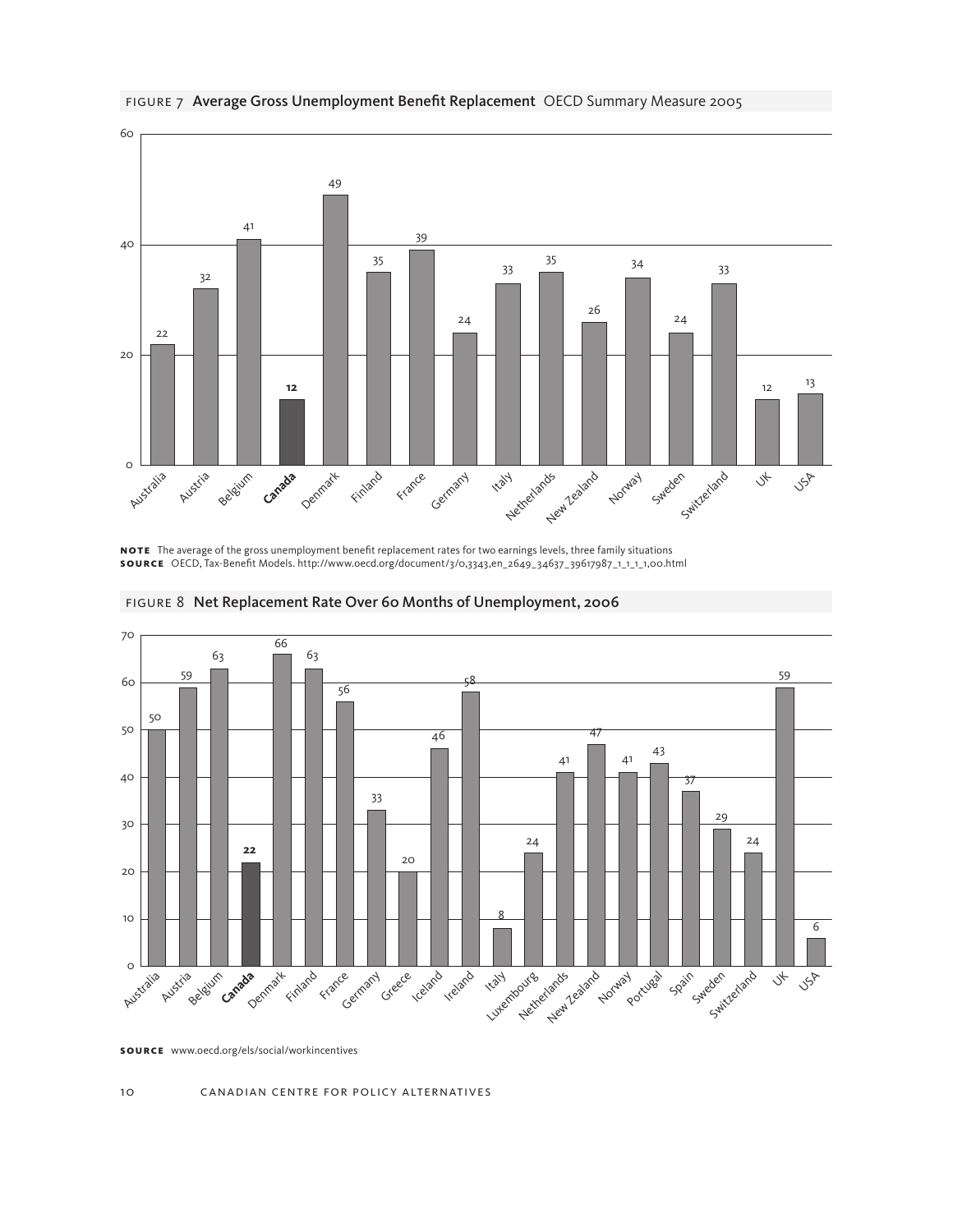



Figures 7 and 8 illustrate, it makes little difference when comparing Canada to other OECD nations. Canada is close to lowest by either criterion—as Figure 7 shows, with marginally lower gross replacement than the U.S. average (see also Data Appendix Tables 2 and 3).

However, it is not just low-wage Canadians who are exposed to unemployment risk. In thinking about income replacement and economic (in) security, it is important to remember that only insurable earnings up to the Maximum Insurable Earnings are covered by Canada's Employment Insurance program. The calculations of replacement rates for OECD countries presented in Figures 7 and 8 present an average of the replacement rates for workers at 67% and 100% of average weekly earnings—but because earnings above the MIE (in 2009, \$42,300) are not insured, in Canada the replacement rate is substantially lower at the upper end of the earnings distribution.6 Just under half (in 2009, 44%7 ) of claims are at the maximum, implying a lower aggregate replacement rate for all such individuals.

Employment Insurance in Canada in 2009 does not, therefore, replace nearly as much of lost employment income as UI/EI used to in Canada, or as compared to similar unemployed people in the vast majority of OECD nations—even assuming one can get it. But as Figure 9 illustrates, a major problem with Canada's social safety net in this recession, compared to earlier downturns, is how much rarer it is for the unemployed to get regular EI benefits.<sup>8</sup> In January, 2009 the seasonally adjusted unemployment rate in Canada was 7.7%—as it also was in February of 1990, near the start of the early-1990s recession—but only a bit over half as many of the unemployed were getting unemployment benefits in 2009, compared to 1990.9

A positive feature that Canadian EI has retained from the old UI system is a formula-driven recognition built into program design that the demand side of labour markets does matter. The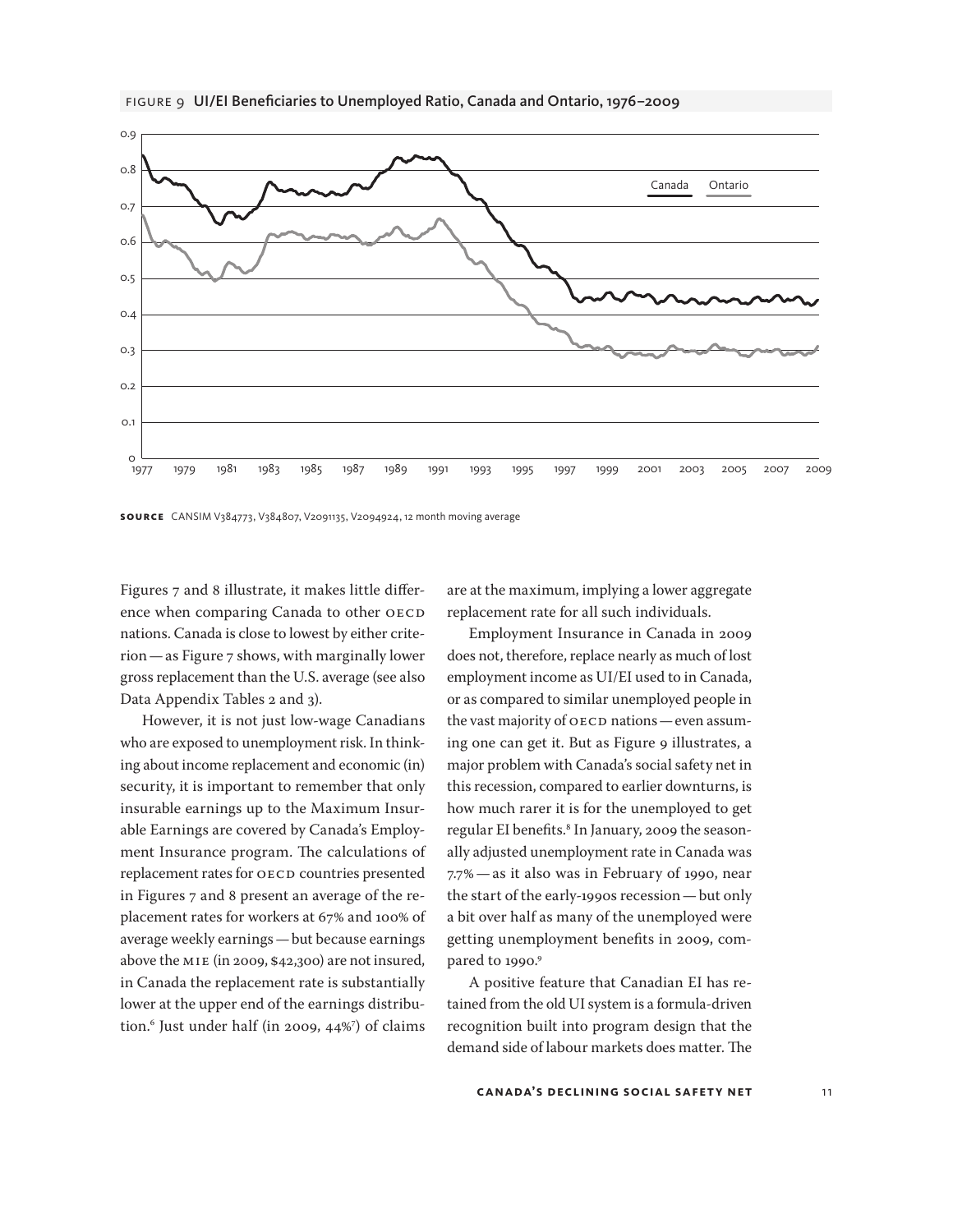|                                             | Toronto | Montreal | Windsor | litax. |
|---------------------------------------------|---------|----------|---------|--------|
| Unemployment Rate                           | 8.8     |          | 13.2    | 6.0    |
| Number of Insured Hours Required to Qualify | 595     | 595      | 420     | 700    |
| Minimum Weeks Payable                       | 23      | 23       | 31      | 19     |
| Maximum Weeks Payable                       |         | 47       | 50      | 41     |
| Unemployed, March 2009                      | 295,300 | 110.600  | 42.600  | 14,100 |

### table 1 EI Eligibility and Duration, April 12–May 9, 2009, Regular Benefits

**sou rce** http://srv129.services.gc.ca/eiregions/eng/geocont.aspx

higher the local unemployment rate, the greater the job search difficulties of the unemployed. EI regulations recognize that reality by automatically adjusting entrance requirements and benefit durations—as Table 1 illustrates. In April/ May of this year, the minimally qualified EI applicant in Windsor, Ontario had an entrance requirement that was only 60% of the insurable hours required to qualify in Halifax, Nova Scotia—and would be entitled to benefits for 20% longer—because the local unemployment rate was over twice as high.

In its World Economic Outlook of October 2008, the IMF argued this design feature of Canada's system should be emulated worldwide. As part of a wider package of counter-recessionary measures, they argued: "the role of fiscal policy as a macroeconomic stabilizer could be enhanced by strengthening the broader fiscal framework.... First, ...automatic stabilizers could be boosted by making regular tax and transfer programs more cyclically responsive. For example, the generosity of unemployment insurance systems could be automatically increased when the economy is in a downturn and jobs are harder to find."<sup>10</sup>

Although the responsiveness of EI in Canada to local labour market conditions is now recognized internationally as good policy design, it has come at a cost, in political economy terms. Some areas of the country will always have above average local unemployment, and the rural areas of eastern Canada have fit this description. Table 1 includes both the unemployment rate and the number of unemployed in order to make the point that although Halifax has just under half the labour force of Nova Scotia, in aggregate numbers it is still very small relative to other Canadian local labour markets. Whatever impact EI may or may not have had on unemployment in Atlantic Canada, the population there has never been big enough to have a major impact on Canada's unemployment rate. Furthermore, the urban areas of Atlantic Canada, like Halifax, have throughout the past 30 years had unemployment rates quite similar to comparably sized cities elsewhere in Canada. Nevertheless, regional stereotypes of Atlantic Canada's "dependency" on EI became deeply entrenched in policy discourse in Canada throughout the 1980s and 1990s.<sup>11</sup> The small population base of the rural parts of Atlantic Canada has always implied their quantitative insignificance to Canada's national unemployment problems, but quantitative importance has rarely impeded the political impact of an evocative stereotype. The inherent politeness of Atlantic Canadians usually restrained them from noting that the unemployed of rural Quebec have always outnumbered the unemployed of rural Atlantic Canada, and the rural labour markets of Quebec and Ontario have also had above average unemployment rates for many years and sometimes similar EI usage patterns. Nevertheless, lasting damage has been done to the sense of national community necessary for Canada's fiscal federalism.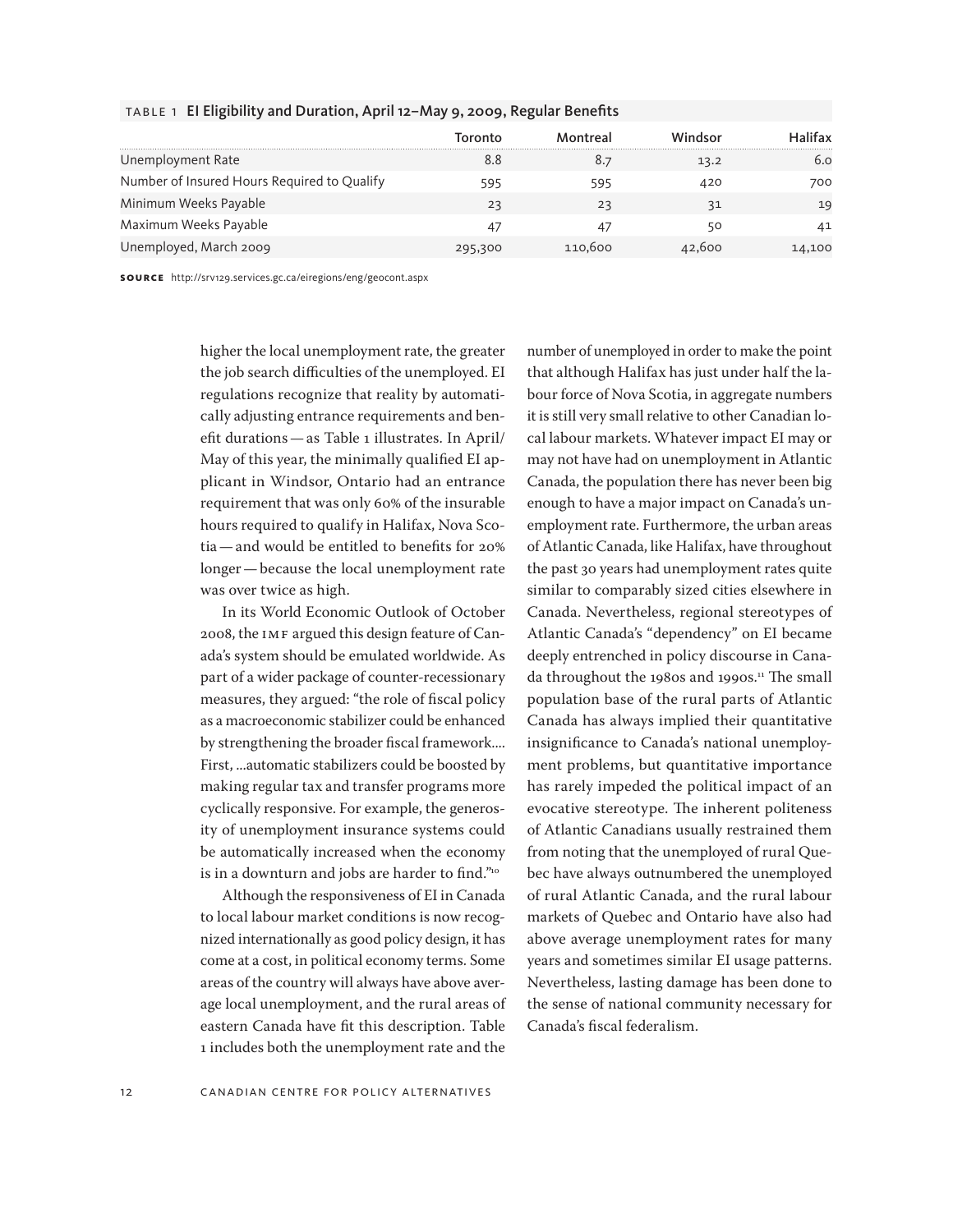# 2. Changing Perspectives on Unemployment and (Un)Employment Insurance

In the period before Canada's Unemployment Insurance system morphed into Employment Insurance in 1996, a notable feature of the academic literature on UI<sup>12</sup> was its emphasis on supply side incentives to individual behaviour. Whether the framework of analysis was labour/ leisure choice or optimal choice of reservation wage in a search context, the focus was firmly<sup>13</sup> on how individuals' choices were changed—perhaps distorted—by the provisions of the Canadian EI system and the impact of such distortions on measured unemployment. Part of this emphasis on individual choice was a presumption unemployment was equivalent to voluntary leisure—that jobs were available to the unemployed and that all non-work time was intrinsically enjoyable.

A large literature in social psychology [e.g. Kelvin and Jarrett (1985)] has long argued otherwise. As Jahoda (1979:423) has put it:

"There are latent consequences of employment as a social institution which match human needs of an enduring kind. First among them is the fact that employment imposes a time structure on the waking day. Secondly, employment implies regularly shared experiences and contacts with people outside the family. Thirdly, employment links an individual to goals and purposes which transcend his own. Fourthly, employment defines aspects of status and identity. Finally, employment enforces activity.

It is these objective consequences of work in complex industrialized societies which help us to understand the motivation to work beyond earning a living; to understand why work is psychologically supportive, even when conditions are bad, and, by the same

token, to understand why unemployment is psychologically destructive."

Until fairly recently, this literature had little impact on economics, but the explosion of articles on self-assessed 'happiness' and 'life satisfaction' in the last decade has begun to remind many economists that people typically do not like being unemployed. Winkelmann (2006:1) is representative of a large literature in saying:

"individual unemployment has a large negative effect on subjective well-being. This mirrors the well documented effect of unemployment on physical health and on mental health. This negative effect appears to be causal: we know from panel data estimators that the association persists once we follow the same individuals over time, and thereby control for individual specific fixed effects. Neither is it the case that unemployed people have a completely different personality, or that they anchor their responses on the well-being scale in a way that is systematically differently from the way employed persons anchor theirs. Nor does it seem that there is an instance of reversed causation, i.e., that unhappiness causes unemployment (or, for that matter, that happiness leads to idleness).

It is also clearly understood that the negative effect of unemployment on wellbeing goes well beyond the effect that the income loss associated with unemployment can bring about. Indeed, the non-pecuniary cost of unemployment seem to exceed the pecuniary cost by far." 14

Leuchinger et al (2008), among others, have also noted that higher unemployment decreases the self-reported well-being of the employed, as well as the unemployed, because "increased *economic insecurity* constitutes an important welfare loss associated with high general unemployment". This accumulation of evidence on the unpleas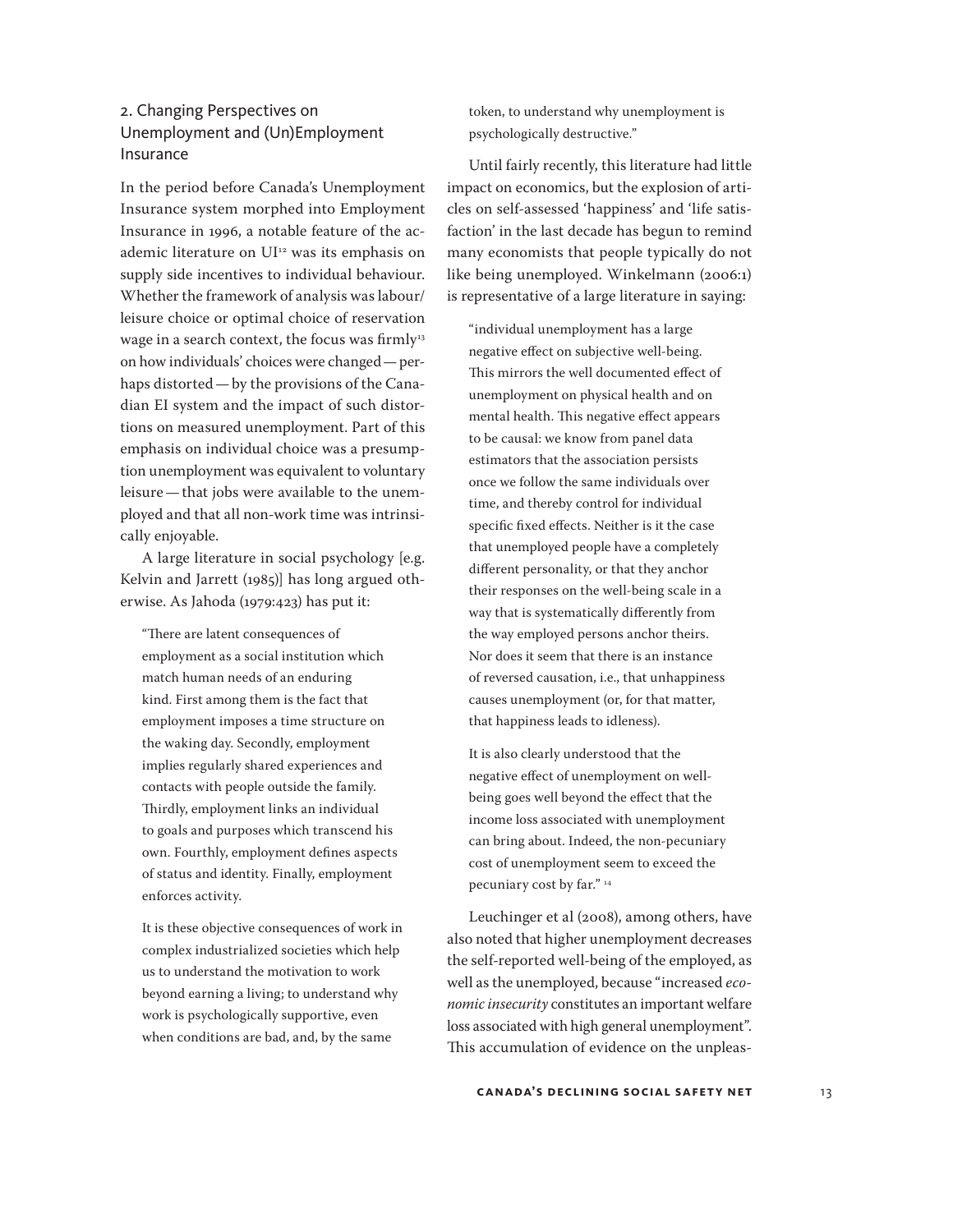antness of unemployment has undermined the foundations of perspectives which saw all nonwork time as essentially similar, and pleasurable, and the voluntary choice models of unemployment built on those assumptions.

As well, a curious feature of the early academic literature on unemployment insurance also was that it never balanced the budget—the impacts of EI benefits on search and labour supply behaviour were discussed without any simultaneous discussion of the behavioral impacts of the premiums necessary to raise the revenue to pay for those benefits. Had both premiums and benefits been jointly considered, the natural question to ask would have been: "Why would rational individuals vote for an Unemployment Insurance system in the first place, knowing that they must expect to pay for any benefits they may receive through payroll or income taxation?"

By looking just at behavioural impacts of EI benefits, the 1980s and 1990s literature on EI focused on one aspect of the system's costs, and it is not entirely surprising that a research agenda that focused solely on costs should come to negative conclusions on impacts. However, if both benefits and costs are considered, then the socially important question is what individuals think are they getting from an unemployment insurance system and how much will they rationally want to purchase. In recent years, a revisionist literature (e.g. Shimer and Worning, 2006; Chetty, 2008) has begun to consider the benefits of unemployment insurance, for riskaverse individuals who face some probability of demand side employment shocks and who may also be liquidity constrained or otherwise unable to smooth consumption privately when those shocks occur. Given that rational citizen/ workers can expect both costs and benefits to vary with the level of income replacement, the issue is how much insurance a typical citizen would like to purchase against the risk of income loss due to unemployment. This new literature therefore asks: "what is the optimal amount of income replacement when unemployed?"—and the basic answer is "considerably more than is now available!"

### 3. The Federal Budget of 2009

As the Red River flood moved north from the U.S. to Manitoba in late March of 2009, a repeated theme of Canadian media reports was the contrast between frantic sandbag preparation in U.S. towns and the reassuring readiness of dikes and floodway diversion channels in Canada. The moral drawn was clear: risky and unsatisfactory ad hoc emergency measures are what a society has to do if it failed to put a system in place to deal with potential looming disasters.

Historically, the U.S. has reacted to recessions in a somewhat similar way as to floods. In the current recession, as in previous downturns, Congress passed special legislation to extend state unemployment benefits—in 2009, by 13 weeks of additional benefits. This ad hoc, but entirely predictable, aspect of the U.S. unemployment insurance system can be seen as an informal understanding that an inadequate system will be liberalized when a severe recession strikes (see Figure 5). In contrast to a formula-driven system, such as in Canada, ad hoc legislative revisions to unemployment benefits are not necessarily timely, sensitive to local labour market realities, or directed to areas of greatest need. But at least the Americans know how to build a better sandbag dike.

In Canada, the 2009 federal budget extended the maximum duration of EI benefits by five weeks. Entrance requirements and the replacement rate remained unchanged. From the perspective of macroeconomic stimulus, the \$575 million which is estimated to be the cost of these five additional weeks of EI benefits amounts to about 1/28th of 1% (i.e. 0.037%) of Canadian GDP. 15 The increase in benefit duration (which is only temporary, for two years) is easily affordable from program revenue—i.e. projected to cost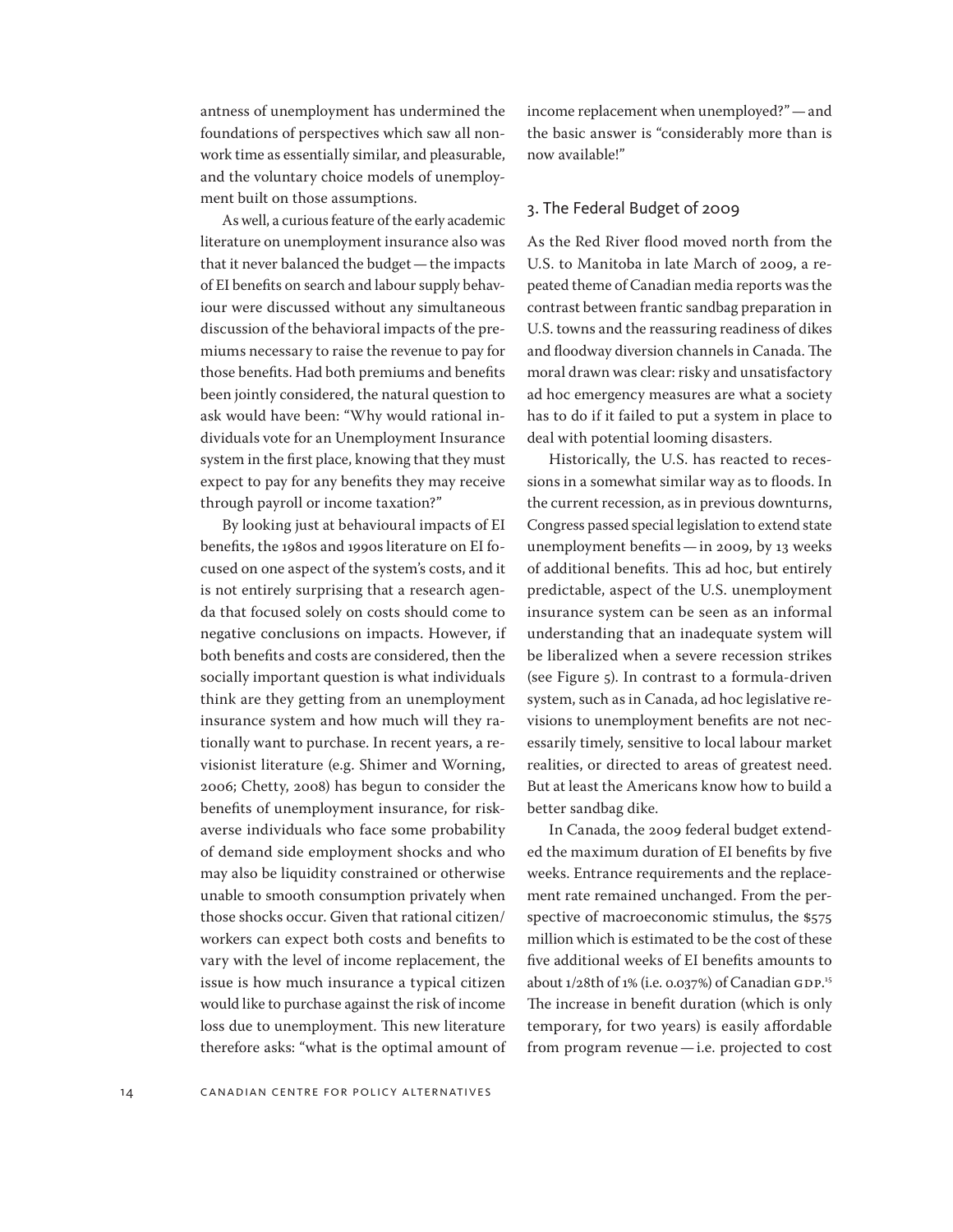about 3.42% of EI premium income in 2009–10. The IMF may have been saying since October 2008 that "The world economy is now entering a major downturn in the face of the most dangerous shock in mature financial markets since the 1930s"<sup>16</sup> but the response of Canada's federal government has been distinctly tepid.

The inadequacy of the federal government's response on EI in 2009 has to be seen in the context of the structural reforms of the mid-1990s to the financing and extent of Canada's social safety net for working age adults and their families. Historically, provincial social assistance (SA) programs—albeit with low benefit levels and highly invasive asset and family income means testing—have been the backstop to a federally funded EI program. As the C.D. Howe Institute has noted (2008:2): "macroeconomic conditions have an extremely strong impact on SA rates, and the decline in the unemployment rate from a high of 12 percent in 1993 to between 6 and 7 percent at the end of the period of analysis (2005) was the single most important factor in reducing the incidence of SA benefits.... The most significant influence on SA rates appears to be the availability of jobs, and it was the substantial strengthening of the economy after 1996 that had the greatest effect in driving SA rates downward."

But what came down from 1993 to 2005 can now be expected to go back up again, as the unemployment rate rises—and in commenting on the federal budget of 2000, Osberg (2000:226) noted:

"the distribution of fiscal risk from business cycle fluctuations has shifted significantly in recent years. During the recessions of the early 1980s and 1990s, the federal government shared in the costs of cyclical downturn through its responsibility for Unemployment Insurance, and the cost sharing of social assistance under the Canada Assistance Plan."17 In those recessions, the vast majority of the

unemployed got Unemployment Insurance (paid for by the federal government) and those who ran out of UI could sometimes go on social assistance, for which the federal government paid 50% of the cost.

(Since) the late 1990s, the situation is fundamentally different. A minority of the unemployed are eligible for EI and any increase in social assistance costs produced by a downturn in labour demand will be entirely borne by provincial treasuries. The shift to block funding of transfers to the provinces embodied in the CHST means that the federal government's participation in increased social assistance payments in a recession is now zero. Demands on the social assistance system are likely to be more sensitive to future business cycle downturns because the dramatic decline in eligibility for unemployment insurance payments under EI<sup>18</sup> means that provincial social assistance programs will be called on to carry the burden earlier, and to a far greater degree, than in past recessions.

In addition to recession proofing its own fiscal situation at the expense of the provinces, the federal government has backed away from its commitment to the macroeconomic stabilization of output and employment, preferring a commitment to "price stability", with concomitant greater likelihood of output and employment fluctuations.19 Aggregate cyclical risk has grown and the provinces now have a greater share of that higher risk.

As the daily newspaper headlines are now reminding us, academic talk of a "Great Moderation" in business cycle fluctuations during the late-1990s was decidedly premature. Although the federal government could, and did, reduce its fiscal exposure to business cycle risk in the mid-1990s, that underlying risk remained, al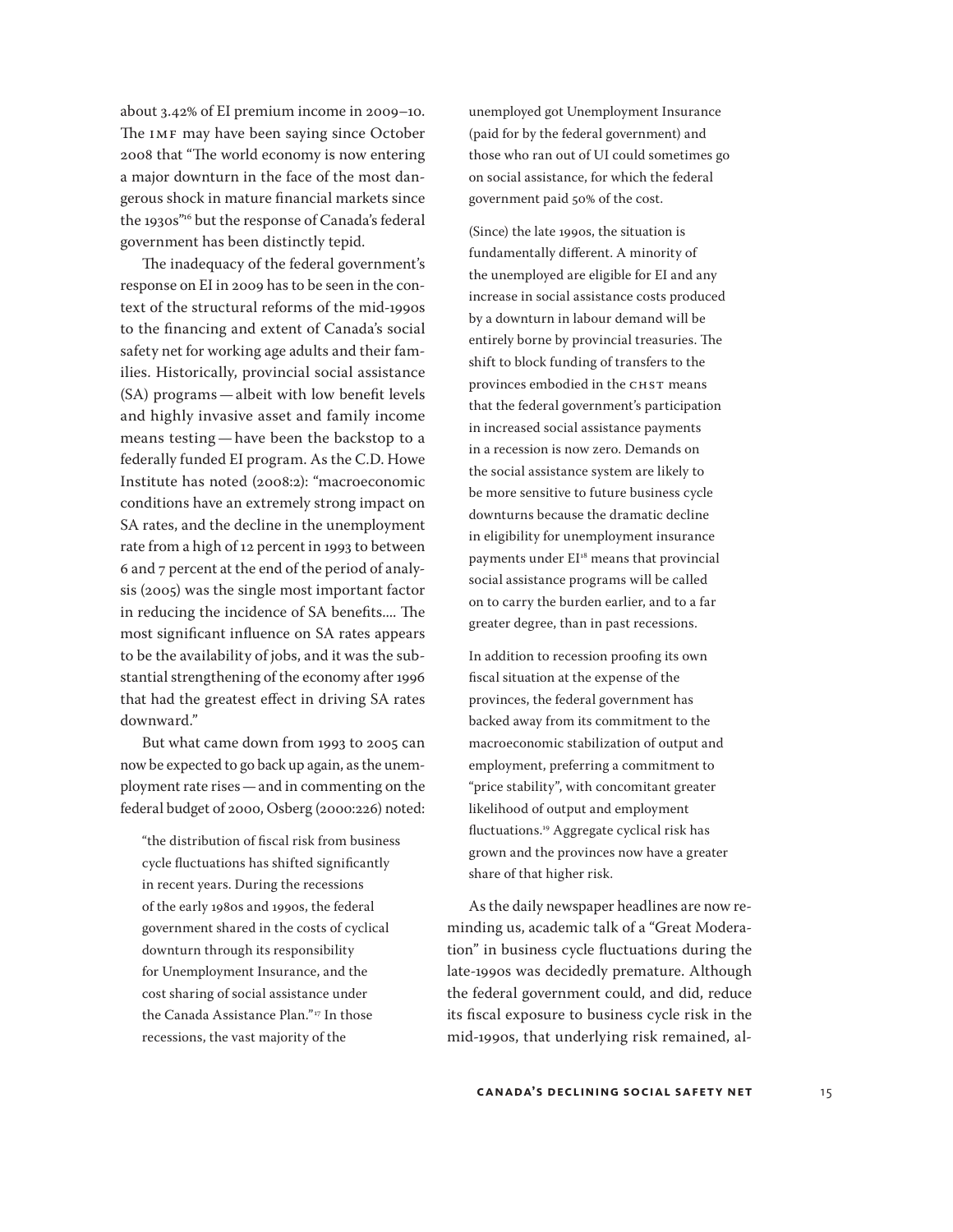though much of its costs were offloaded to the provinces and to families. Indeed, because both the decline in EI replacement rate on lost earnings and the diminished probability of getting unemployment benefits have worked to weaken the 'automatic stabilizer' macroeconomic function of (Un)Employment Insurance, we are now experiencing the consequences—an ensuing increase in the depth of cyclical downturns and accentuated systemic cyclical risk.

The inadequacies of Employment Insurance and social assistance mean that most of this increased cyclical risk is uninsured and will be borne by families. Since low-wage individuals are especially likely to experience unemployment, the downloading of recessionary risk will have its biggest impacts on disadvantaged Canadians.<sup>20</sup>

Appendix B of this paper presents the references to Employment Insurance in the 2009 federal budget. Enhanced training expenditures financed from the EI fund (\$2 billion over two years) and the freezing of EI premium rates $21$ are the main expenditure items listed in budget 2009. Neither directly address the needs families have for replacement of lost employment income during a recession.

Until the late-1980s, unemployment insurance in Canada—as in most other OECD nations today—was an unemployment benefits program, in the sense that its costs were the UI benefits it paid to unemployed workers and its revenues came from a payroll tax (the premium income collected from employers and employees). Over the last two decades, however, the federal government has shifted training expenditures, employment service and benefit costs from its Consolidated Revenue Fund expenditures to the EI Account. As well, throughout the late-1990s, premium income greatly exceeded expenditures and the surplus in EI revenues made a major contribution to the reduction of Canada's general government deficit. In comparing Canada's "social safety net" with that of other OECD nations, one also has to remember that maternity and sickness benefits in Canada have long been paid from the EI account, unlike the situation anywhere else. Whatever one's opinions on the optimality of the expenditures on maternity benefits or human capital formation or deficit reduction funded from the EI account, this funding base for these types of expenditures has been a peculiarity of Canadian political economy, compared to other nations.

Only about 60% of Canada's expenditure on EI account<sup>22</sup> can be currently counted as representing a social safety net in the sense of helping families to meet their immediate cash needs by partially replacing earnings lost due to unemployment. The balance represents a social choice to fund deficit reduction, labour market training programs and the costs of maternity and family policy from EI premiums—i.e. from a payroll tax base. Retraining programs may (or may not) help improve future employability, but they do not help meet current income needs—and whether or not jobs will materialize to absorb the newly created skills depends heavily on future business cycle recovery, whenever it may occur. Maternity benefits help offset the financial burden of parenthood, but they do not insure against 'risk'. Although both programs can be defended as appropriate areas of public expenditure, they are not a social safety net for cyclical unemployment risk in any meaningful sense and both could just as easily be funded from the general tax base (as is normally the case in other OECD nations).

Some of the initiatives of budget 2009 are eminently sensible. It is entirely reasonable to commit now to not raising a payroll taxes (EI premiums) in 2010, when the business cycle recovery is likely to be faint. As well, it is an overdue good idea to provide "\$500 million over two years in a Strategic Training and Transition Fund to support the particular needs of individuals who do not qualify for EI training, such as the self-employed or those who have been out of work for a prolonged period of time." (p.94) It has long been a dysfunctional weirdness of Canada's training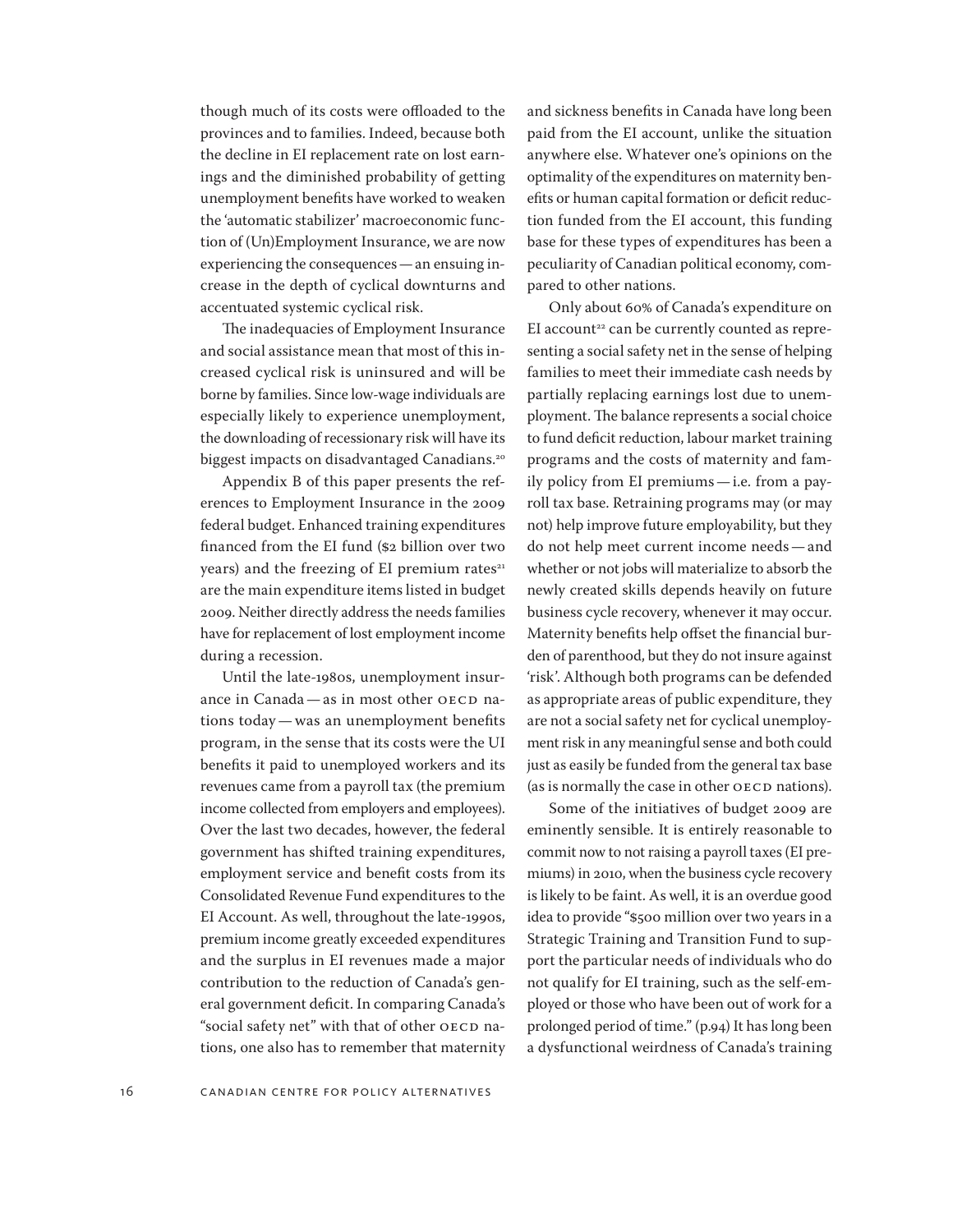system that individuals had to get quite a bit of work in order to get the EI eligibility that would enable access to the training which would help them to get work. As unemployment fell in the period prior to 2008, the resulting escalation of EI entrance requirements meant that the marginally employable who did not get quite enough weeks of work in the reference period were often shut out of training, as well as denied financial benefits—at precisely the time when, if they could have gotten new skills, their productivity would have been most welcomed by employers.

However, whether or not retraining helps economic efficiency much in a labour market with over 10% unemployment is a harder question. Retraining has its biggest social benefits when it provides the means to reduce structural unemployment, by reskilling unemployed workers to enable them to fill job vacancies that would otherwise have stayed empty, costing firms lost sales and production. But 10%+ unemployment signals a generalized cyclical surplus of labour. When workers of all types are unemployed, what exactly is the social benefit of having an even longer queue of qualified potential applicants for any emerging vacancy? Individuals may (or may not) be able to use their shiny new retraining certificate to jump ahead in the job queue, but any such private benefits come at the cost of longer unemployment durations for others. Like digging holes and filling them again, expenditure on training programs can always be counted as a stimulus to consumer expenditure and macroeconomic demand. But unless new skills are quickly put to work (i.e. unless the recession is short), the outputs of these programs are likely to rust with disuse.

The underlying strategy of budget 2009 only makes sense if the problems of the Canadian labour market are fundamentally supply side in nature and the current recession is just a short, sharp blip in trend. Its overwhelming emphasis on training and improving labour cost employer incentives at the margin (by freezing EI premiums) is, to be fair, not a set of policies specific to the current government. Retraining, increasing work incentives and decreasing marginal labour cost have long been the dominant themes of Canadian labour market policy.This is "SOS"—the "Same Old Song"—that has been coming from Ottawa for many years. Budget 2009 just turns up the volume a bit.

However, is same old good enough? Does it meet the challenge of the times? Budget 2009 may begin Chapter 2 with the statement "The global economy is in the most synchronized recession in the post-war period and the ongoing financial market crisis is the worst since the 1930s" but it is not about rebuilding a social safety net which can provide Canadians with insurance against unemployment risk in that recession. And as we head deeper into a recession of unknowable length, many Canadians are finding that they need a social safety net more than they ever did before.

### 4. Implications

As Anderson and Gascon (2007:1) have noted: "Globalization displaces workers and creates insecurities that increase the demand for social insurance... As a result, postwar globalization was founded on the principle that the federal government would provide economic security, while free international markets would provide the best aggregate outcomes." Although their context is the U.S. and their data predate the current recession, $23$  their motivation is the observation that "19th century globalization sowed the seeds of its own destruction. Political backlash due to economic insecurity, not economic factors, killed globalization." They note that although aggregate output may expand if trade increases, those gains are at risk if a majority of voters come to feel themselves to be at risk. Their conclusion—"Globalization, by increasing economic insecurity, amplifies workers' demands for social insurance" (2007:17)—is highly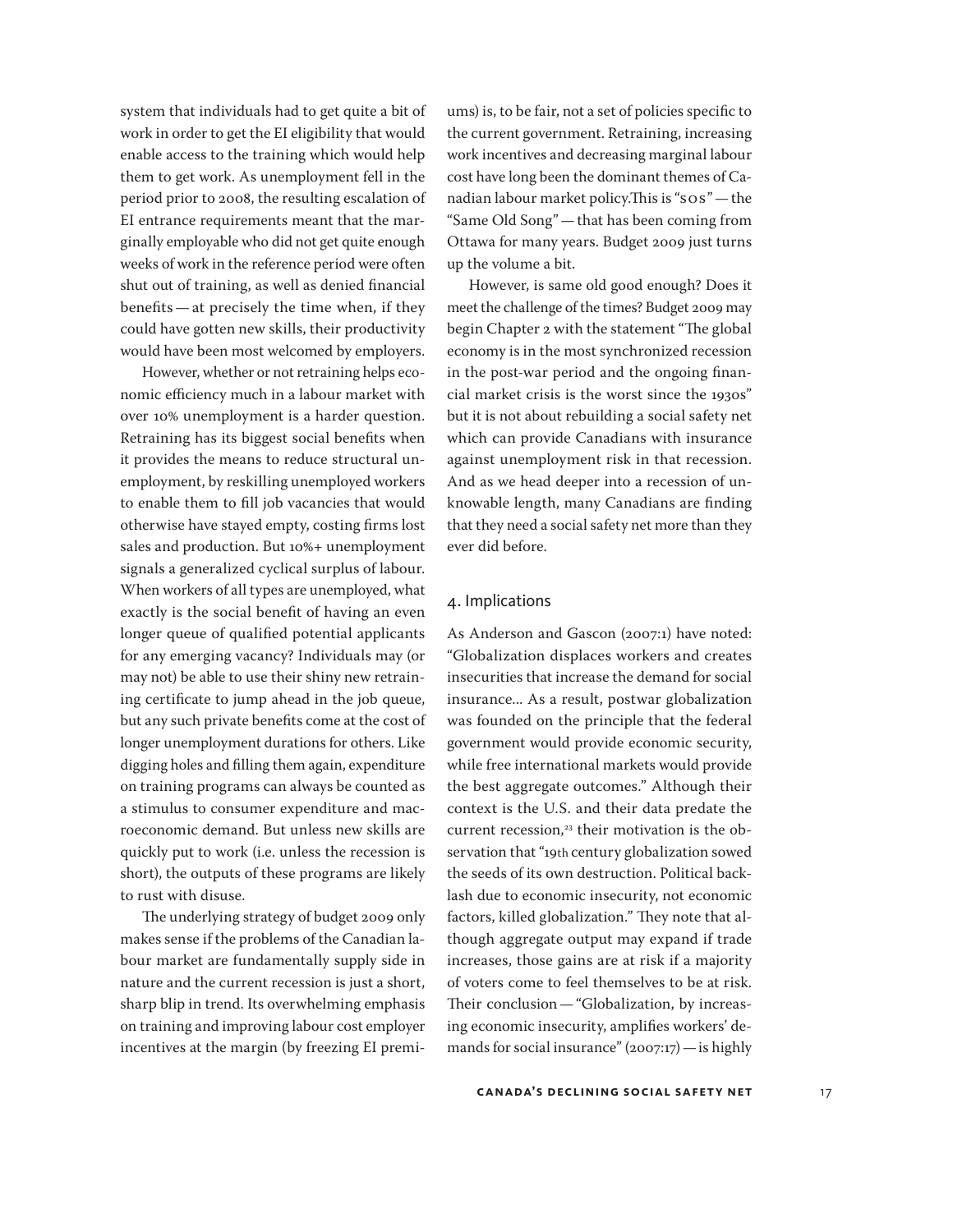relevant to Canada in 2009, given that Canadian EI now arguably provides no more adequate insurance against unemployment risk than U.S. UI now does.<sup>24</sup>

As Green (2009:1) notes: "In general, subjective employment insecurity tracks the unemployment rate"—with the proviso that the secular trend is for any given unemployment rate to produce a somewhat higher level of subjective insecurity (as one might expect in increasingly more 'flexible' OECD labour markets). In this context, as the Canadian unemployment rate spikes upward, Budget 2009 is a curious document. At the same time as it was being delivered, the IMF was beginning its update to the World Economic Outlook with the words: "*World growth is projected to fall to ½ percent in 2009, its lowest rate since World War II."* But there is little sense in budget 2009 of a recognition that historically bad times are upon us.

(Un)Employment Insurance is the major program by which the Government of Canada has historically helped offset the financial risks of unemployment faced by Canadian families. Unemployment in Canada is now rising at an unprecedented rate and is forecast to stay high for some time to come. Many Canadians are now finding out personally just how little insurance coverage they have. But the response of the Government of Canada has been decidedly meagre. In access, benefit duration and income replacement levels, Employment Insurance in Canada is far below OECD norms and the levels of Canadian unemployment insurance in past recessions. Budget 2009 did little to change that. Eligibility and benefit levels remained unchanged, while benefit duration was increased by only five weeks.

Now that they need a social safety net, many Canadians are discovering they do not have much of one. As Table 1 noted, in March 2009 the maximum duration of the EI benefits now being received by the minority who qualify is less than a year. This implies that current EI recipients will run out of benefits sometime before February 2010. What happens then? The OECD estimates Canadian unemployment in 2010 will be substantially higher (9.8%) than it currently is—a quick rebound in labour demand seems most unlikely.

Reforms to Canada's EI system need to remedy its inadequacies as a safety net for both short-term unemployment and longer duration unemployment spells. In the current context, Canadians need [1] a plausible expectation that they can get unemployment benefits if laid off—i.e. an easing of entrance requirements and [2] a safety net for the possibility of a longer duration recession—i.e. a 'second tier' of unemployment benefits (combined with counselling and retraining) to deal with the problems of the long duration unemployed. The question for Canada's political economy is—if the recession drags on—what happens if that is not forthcoming.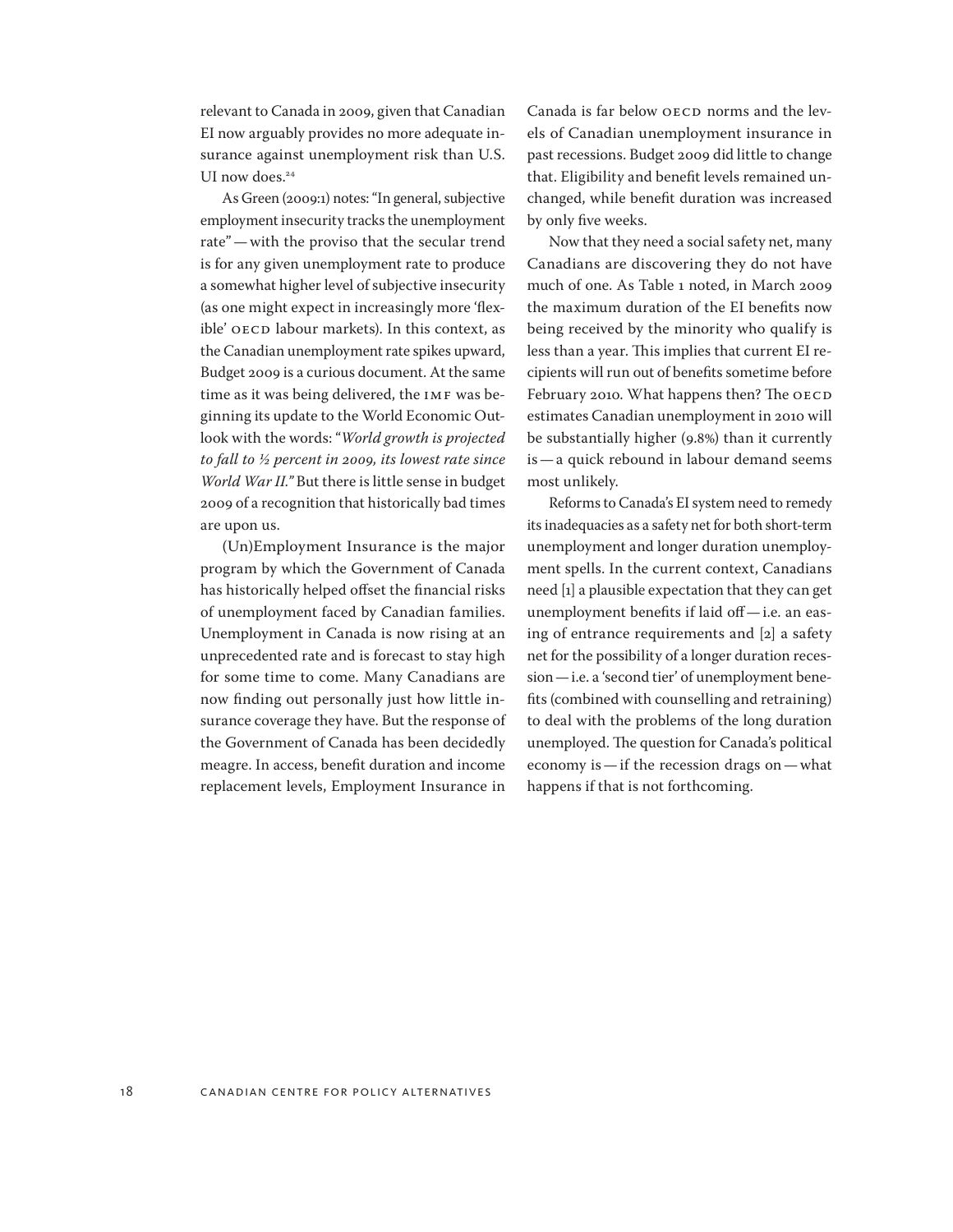# References

- Richard G. Anderson and Charles S. Gascon (2007) *The Perils of Globalization: Offshoring and Economic Insecurity of the American Worker,* Working Paper 2007–004A, [http://research.stlouisfed.](http://research.stlouisfed.org/wp/2007/2007-004.pdf) [org/wp/2007/2007–004.pdf](http://research.stlouisfed.org/wp/2007/2007-004.pdf), February 2007, Federal Reserve Bank Of St. Louis
- C.D. Howe Institute (2008) *Dramatic Decline in Welfare Dependency in Canada, Several Factors Responsible:* Communiqué, Thursday, June 19, 2008
- Raj Chetty (2008) *Moral Hazard Vs. Liquidity And Optimal Unemployment Insurance,* Working Paper 13967, National Bureau Of Economic Research, <http://www.nber.org/papers/w13967 April 2008>
- Report Of The Chief Actuary To The Employment Insurance Commission On The Employment Insurance Premium Rate And Maximum Insurable Earnings, [http://www.rhdcc-hrsdc.gc.ca/eng/](http://www.rhdcc-hrsdc.gc.ca/eng/employment/ei/premium_rate/2009/transf/ei-ae_2009.pdf) [employment/ei/premium\\_rate/2009/transf/ei](http://www.rhdcc-hrsdc.gc.ca/eng/employment/ei/premium_rate/2009/transf/ei-ae_2009.pdf)[ae\\_2009.pdf](http://www.rhdcc-hrsdc.gc.ca/eng/employment/ei/premium_rate/2009/transf/ei-ae_2009.pdf)
- Robert J. Di Tella and Raphael MacCulloch, "Income, Happiness and Inequality as Measures of Welfare," June 18, 2003
- Bruno S. Frey and Alois Stutzer, (2002) *Happiness and Economics: How The Economy and Institutions Affect Well-Being* (Princeton: Princeton University Press, 2002;
- Chris Green, and J. Cousineau, 1976. *Unemployment in Canada: The Impacts of Unemployment Insurance*, Ottawa: Economic Council of Canada.
- Francis Green (2009) *Subjective employment insecurity around the world,* Cambridge Journal of Regions, Economy and Society 2009, 1–21
- Marie Jahoda, (1979) "The Psychological Meanings of Unemployment" *New Society,* Sept. 6, 1979, Pp. 422–425
- Steven James, Tim Sargent, Russell Barnett and Claude Lavoie (2007) "The Canadian Labour Force Participation Rate Revisited: Cohort and Wealth Effects Take Hold" Working Paper 2007-01, Finance Canada
- Stephen R.G. Jones (2004) *Review of the Employment Insurance Coverage Measures, Final Report for HRSDC,* Contract 9431-04-0004/00 October 21, 2004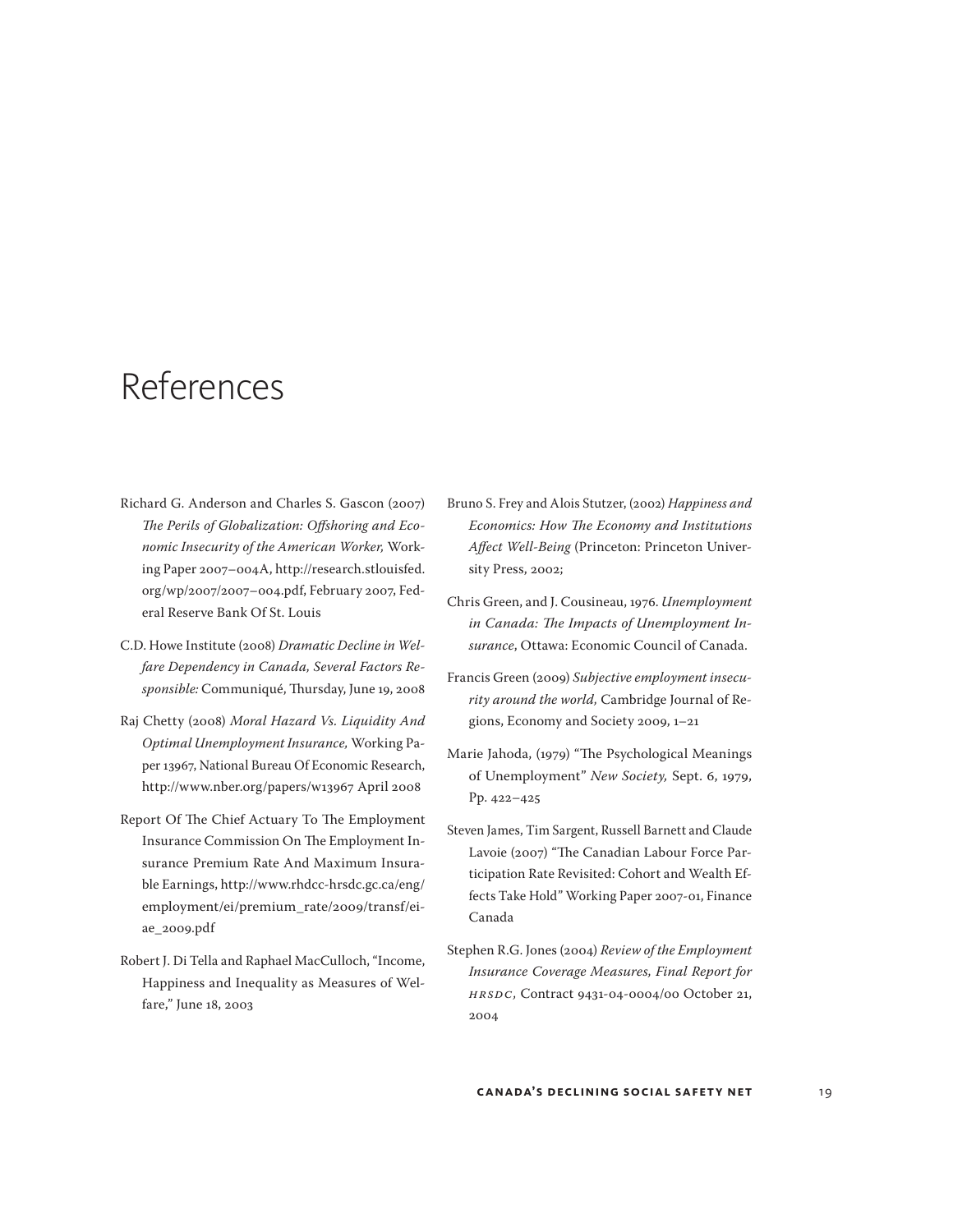- International Monetary Fund (2008a) *World economic outlook: a survey by the staff of the International Monetary Fund*, Washington, DC : International Monetary Fund
- IMF (2008b) *World economic outlook: Update,* November 6, 2008
- Simon Luechinger, Stephan Meier, and Alois Stutzer (2008) *Why Does Unemployment Hurt the Employed? Evidence from the Life Satisfaction Gap between the Public and Private Sectors,* Public Policy Discussion Paper No. 08–1 Federal Reserve Bank of Boston
- John P. Martin (1996) *Measures of Replacement Rates for the Purpose of International Comparisons: A Note*, OECD Economic Studies, No. 26
- Lars Osberg (1996) "Unemployment Insurance and Unemployment-Revisited," pp. 75–106 in *The Unemployment Crisi: All for Naught* (edited with B. MacLean) McGill/Queen's University Press (1996) 251 pages. 1996.
- Lars Osberg, Sadettin Erksoy and Shelley Phipps (1998a) "How to Value the Poorer Prospects of Youth in the early 1990s?" *Review of Income and Wealth*. Series 44, No.1, March 1998, pp. 43–62

(1998b) "The Distribution of Income, Wealth and Economic Security: The Impact of Unemployment Insurance Reforms in Canada", pp. 321–345 in *The Distribution of Welfare and Household Production: International Perspectives*, S. Jenkins, A. Kapetyn and B.M. van Praag (ed.), 1998, Cambridge University Press.

(1997) "Unemployment, Unemployment Insurance and the Distribution of Income in Canada in the 1980's," pp. 84–107 in *Changing Patterns in the Distribution of Economic Welfare—An International Perspective*, P. Gottschalk, B. Gustafsson and E. Palmer (ed.) Cambridge University Press, 1997.

- (2000) "Poverty Trends and the Canadian Social Union" Pp. 213–231 in *Canada: The State of the Federation 1999/2000: Toward a New Mission Statement for Canadian Fiscal Federalism*, H. Lazar (editor), McGill-Queen's University Press, Montreal and Kingston, 2000.
- J. Harvey Perry (1989) *A Fiscal History of Canada—The Post-War years* Canadian Tax Foundation Toronto 1989
- Robert Shimer and Ivan Werning (2006) *Reservation Wages And Unemployment Insurance*, Working Paper 12618, [http://www.nber.org/papers/w12618,](http://www.nber.org/papers/w12618) National Bureau Of Economic Research, October 2006
- Rainer Winkelmann (2006) 'Unemployment, Social Capital, and Subjective Well-Being' IZA DP No. 2346 September 2006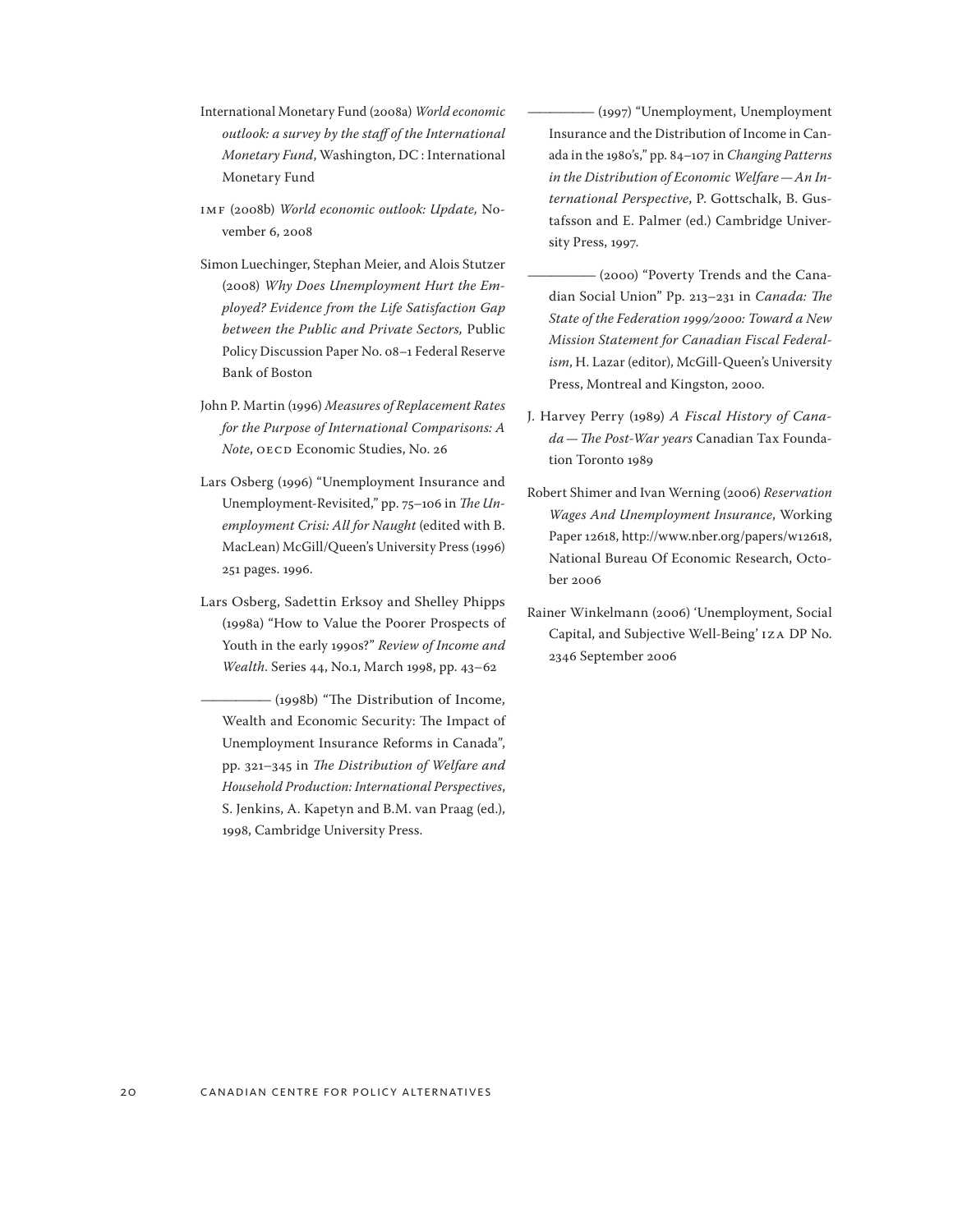# Appendix A: Data

|             | 1961           | 1971           | 1981         | 1991 | 2001 | 2003 | 2005 |
|-------------|----------------|----------------|--------------|------|------|------|------|
| Australia   | 17             | 14             | 22           | 26   | 25   | 22   | 22   |
| Austria     | 20             | 23             | 29           | 31   | 32   | 32   | 32   |
| Belgium     | 42             | 41             | 45           | 42   | 38   | 42   | 41   |
| Canada      | 14             | 13             | 18           | 19   | 15   | 15   | 12   |
| Denmark     | 20             | 34             | 54           | 52   | 51   | 50   | 49   |
| Finland     | 5              | 8              | 24           | 39   | 35   | 36   | 35   |
| France      | 25             | 24             | 31           | 38   | 44   | 39   | 39   |
| Germany     | 30             | 29             | 29           | 29   | 29   | 29   | 24   |
| Italy       | $\overline{4}$ | $\overline{2}$ | $\mathbf{1}$ | 3    | 34   | 34   | 33   |
| Netherlands | 13             | 48             | 48           | 53   | 53   | 53   | 35   |
| New Zealand | 42             | 26             | 29           | 30   | 28   | 28   | 26   |
| Norway      | $\overline{4}$ | 5              | 29           | 39   | 43   | 34   | 34   |
| Sweden      | $\overline{4}$ | 6              | 25           | 29   | 24   | 24   | 24   |
| Switzerland | $\overline{2}$ | $\mathbf 1$    | 13           | 22   | 38   | 33   | 33   |
| UK          | 24             | 25             | 24           | 18   | 13   | 13   | 12   |
| <b>USA</b>  | $\overline{7}$ | 11             | 15           | 11   | 14   | 14   | 13   |

### Table 2 The OECD summary measure of benefit entitlements, 1961–2005

NOTE The OECD summary measure is defined as the average of the gross unemployment benefit replacement rates for two earnings levels, three family<br>situations and three durations of unemployment. For further details, see OEC Replacement Rates for the Purpose of International Comparisons: A Note", OECD Economic Studies, No. 26. Pre-2003 data have been revised. **Sou rce** OECD, Tax-Benefit Models. [www.oecd.org/els/social/workincentives](http://www.oecd.org/els/social/workincentives)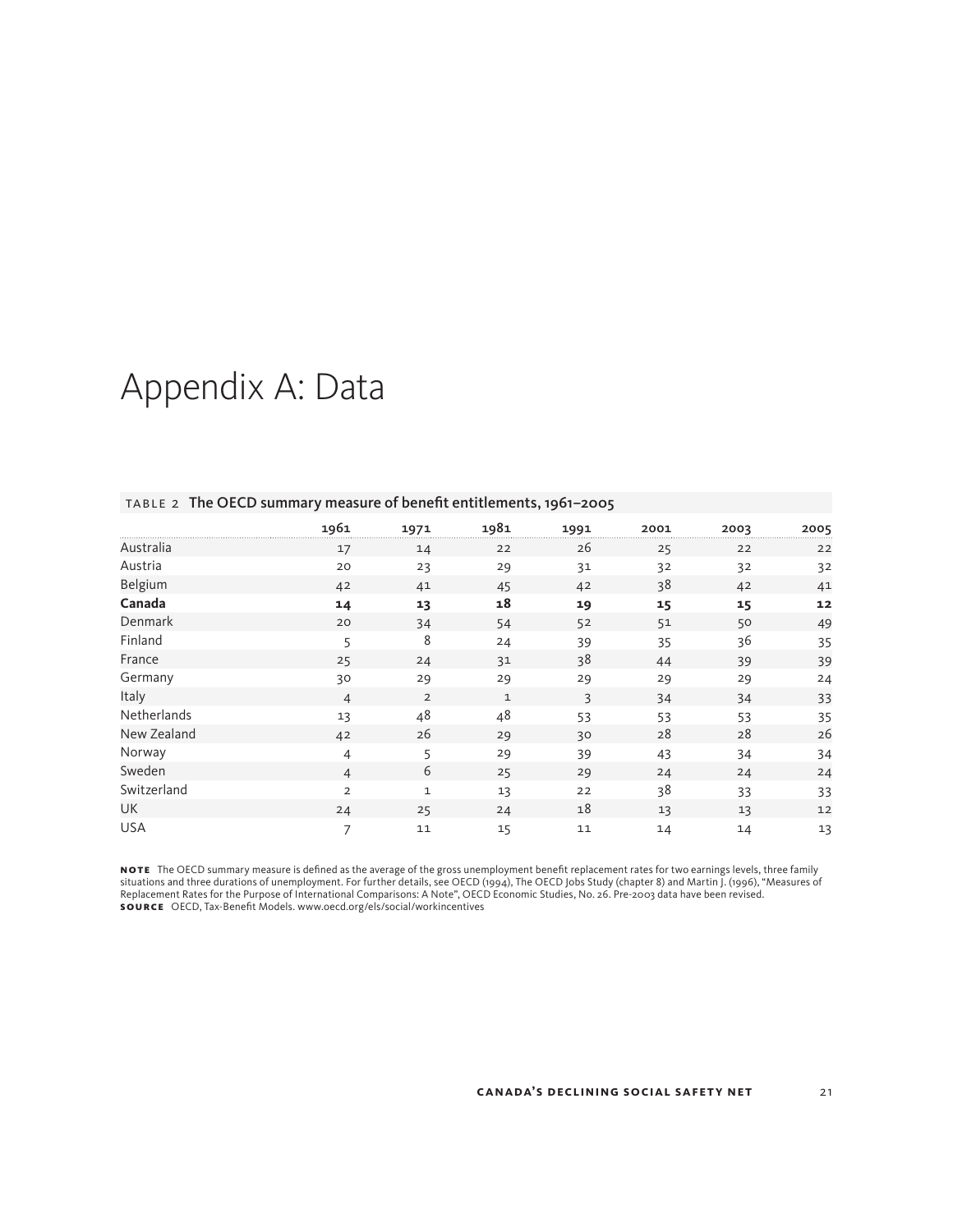|                      | Without social assistance |                              |             |                                              |    |  |  |
|----------------------|---------------------------|------------------------------|-------------|----------------------------------------------|----|--|--|
|                      |                           | No children                  |             | 2 children                                   |    |  |  |
|                      | Single person             | One-earner<br>married couple | Lone parent | One-earner<br>married couple Overall average |    |  |  |
| Australia            | 38                        | 33                           | 59          | 69                                           | 50 |  |  |
| Austria              | 51                        | 53                           | 65          | 66                                           | 59 |  |  |
| Belgium              | 58                        | 58                           | 70          | 65                                           | 63 |  |  |
| Canada               | $11$                      | 12                           | 32          | 33                                           | 22 |  |  |
| Denmark              | 60                        | 61                           | 72          | 71                                           | 66 |  |  |
| Finland              | 51                        | 60                           | 72          | 68                                           | 63 |  |  |
| France               | 51                        | 52                           | 61          | 61                                           | 56 |  |  |
| Germany              | 24                        | 25                           | 42          | 41                                           | 33 |  |  |
| Greece               | 16                        | 17                           | 23          | 24                                           | 20 |  |  |
| Iceland              | 39                        | 37                           | 58          | 51                                           | 46 |  |  |
| Ireland <sup>2</sup> | 40                        | 63                           | 62          | 67                                           | 58 |  |  |
| Italy                | $\overline{7}$            | $\overline{7}$               | 8           | 8                                            | 8  |  |  |
| Luxembourg           | 17                        | 17                           | 31          | 30                                           | 24 |  |  |
| Netherlands          | 41                        | 39                           | 40          | 44                                           | 41 |  |  |
| New Zealand          | 45                        | 38                           | 61          | 45                                           | 47 |  |  |
| Norway               | 26                        | 27                           | 69          | 44                                           | 41 |  |  |
| Portugal             | 40                        | 40                           | 48          | 46                                           | 43 |  |  |
| Spain                | 36                        | 35                           | 39          | 39                                           | 37 |  |  |
| Sweden               | 15                        | 15                           | 47          | 40                                           | 29 |  |  |
| Switzerland          | 22                        | 22                           | 25          | 25                                           | 24 |  |  |
| United Kingdom       | 49                        | 49                           | 65          | 71                                           | 59 |  |  |
| <b>United States</b> | 6                         | 6                            | 5           | 5                                            | 6  |  |  |
| Average              | 34                        | 35                           | 48          | 46                                           | 41 |  |  |

## TABLE 3 Average of net replacement rates over 60 months of unemployment, 2006, Percentage<sup>1</sup>

1 Unweighted averages, for earnings levels of 67% and 100% of AW. Any income taxes payable on unemployment benefits are determined in relation to<br>annualised benefit values (i.e. monthly values multiplied by 12) even if the married couples the percentage of AW relates to one spouse only; the second spouse is assumed to be "inactive" with no earnings. Children are aged four and six and neither childcare benefits nor childcare costs are considered. **Note** Former Eastern bloc and non-European nations excluded

**SOURCE** OECD, Tax-Benefit Models. [www.oecd.org/els/social/workincentives](http://www.oecd.org/els/social/workincentives)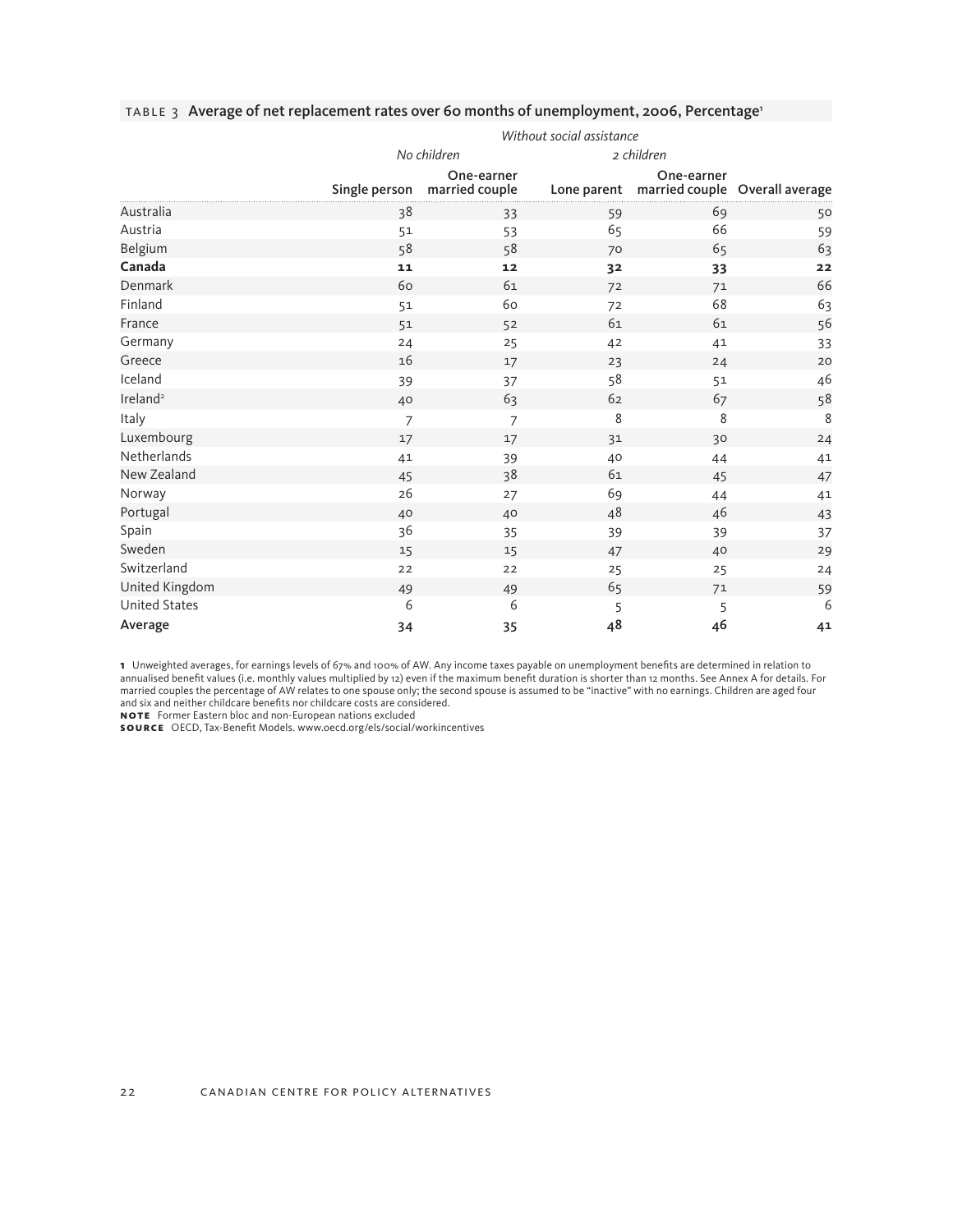# Appendix B: Excerpts from Budget 2009

**1.** Increasing for two years all regular Employment Insurance (EI) benefit entitlements by five extra weeks and increasing the maximum benefit duration to 50 weeks from 45 weeks. (p.94)

**2.** Providing \$500 million over two years to extend EI income benefits for Canadians participating in longerterm training, benefiting up to 10,000 workers.(p. 94)

**3.** Increasing funding for training delivered through the Employment Insurance program by \$1 billion over two years. (p. 94)

**4.** Investing \$500 million over two years in a Strategic Training and Transition Fund to support the particular needs of individuals who do not qualify for EI training, such as the self-employed or those who have been out of work for a prolonged period of time. (p.94)

**5.** Freezing EI premium rates at \$1.73 per \$100 for both 2009 and 2010—their lowest level since 1982—a projected \$4.5 billion stimulus relative to break-even rates. (p.95).

**6.** For 2011 and beyond, the Canada Employment Insurance Financing Board (CEIFB)—announced in Budget 2008—will begin setting premium rates on a break-even basis. In order to ensure that premium rate increases are gradual enough to support a strong

economic turnaround, the CEIFB will be mandated not to recover any EI deficits as a result of the twoyear \$2.9 billion of enhanced EI benefits and training announced in Budget 2009. (p. 106)

**7.** On the expense side, as the economic slowdown raises unemployment, more people will claim Employment Insurance (EI) benefits. This will support the economy and those most affected by the slowdown. Furthermore, the Government has announced in this budget that the EI premium rate will remain frozen at \$1.73 per \$100 of insurable earnings in 2010, when the economic recovery is expected to remain fragile, rather than rising to the level needed for the program to break even. Together with the below break-even premium rate in 2009, this will provide an additional \$4.5 billion in economic stimulus in 2009 and 2010. (p.208)

**8.** Transfers to persons are expected to be higher by \$0.9 billion in 2009–10, \$1.0 billion in 2010–11, and \$0.3 billion in 2011–12, as higher projected unemployment rates result in higher Employment Insurance benefits. Transfers to persons are expected to be \$0.4 billion lower in 2013–14, once the economy has recovered. (P.215)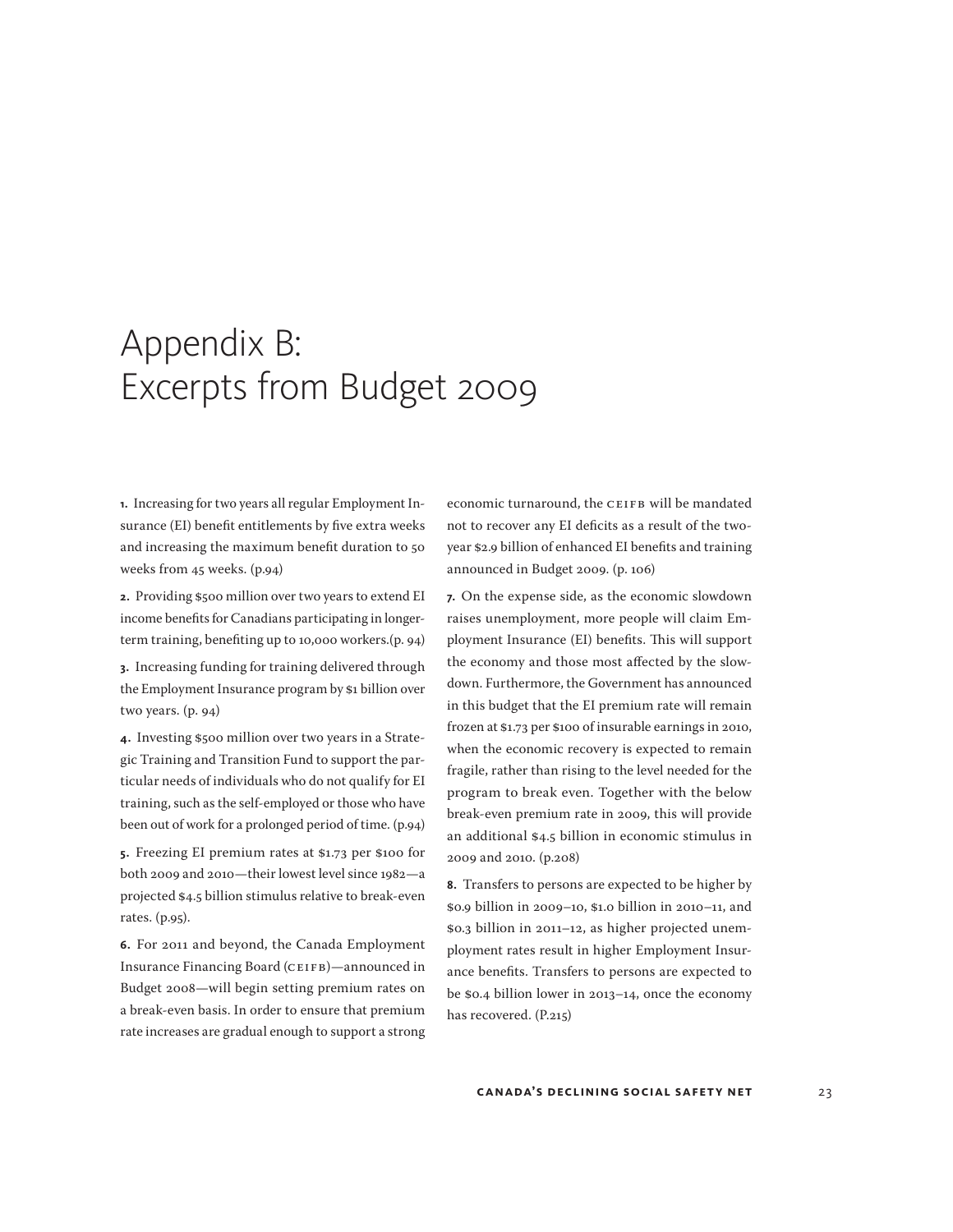**9.** Employment Insurance benefits are projected to increase by 9.0 per cent to \$15.6 billion in 2008–09, reflecting higher unemployment, as well as the growth in the maximum weekly benefit, which is indexed to the growth in the average industrial wage. In 2009–

10, Employment Insurance benefits are projected to increase by 21.4 per cent to \$18.9 billion, and remain at that level in 2010–11, largely due to the two-year \$2.9 billion of enhanced EI benefits and training proposed in this budget.(p. 226)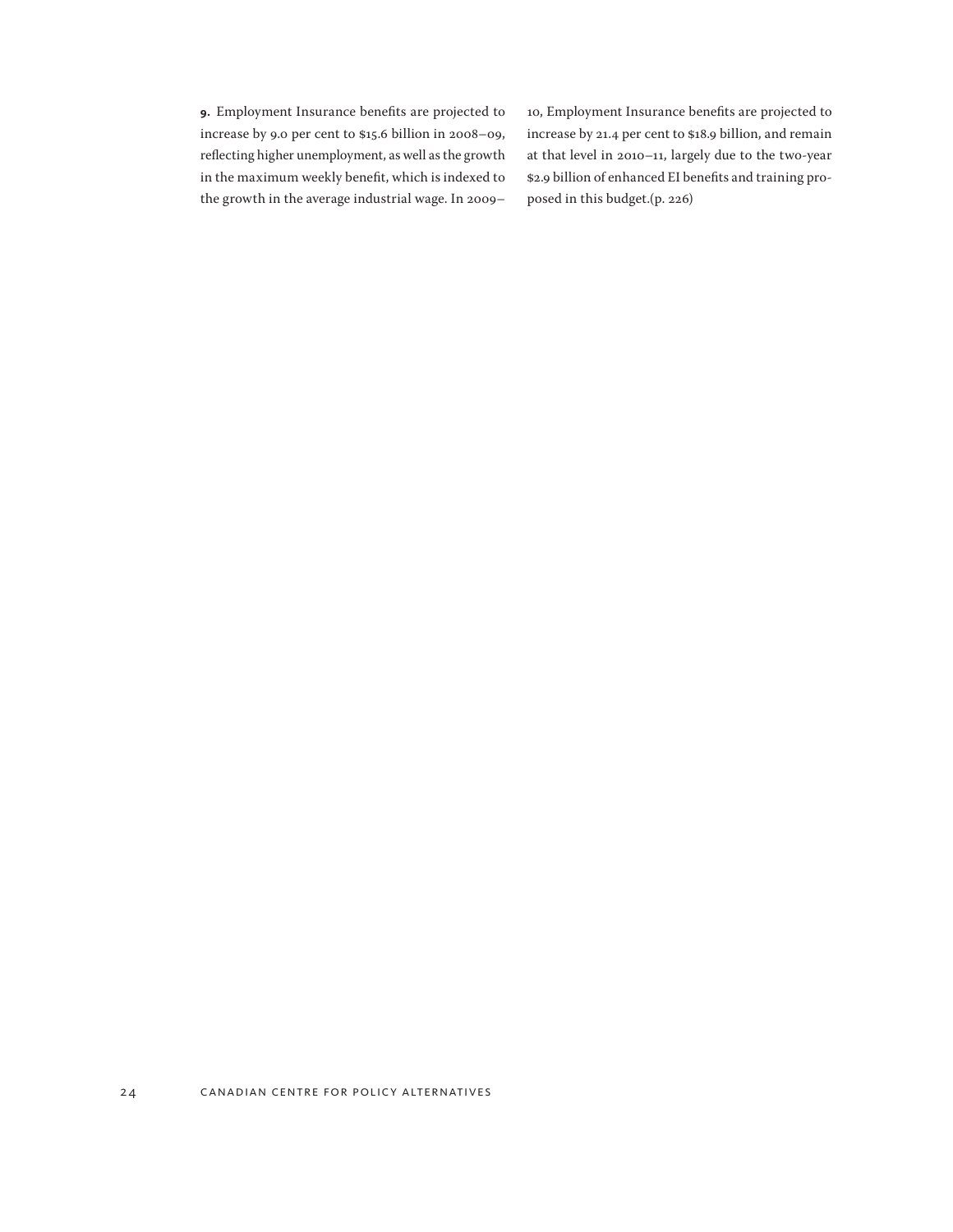# Notes

**1** After peaking in October 2008, employment fell by 363,000 (-2.1%) by May, 2009.

**2** OECD Economic Outlook March 2009 http://www. oecd.org/dataoecd/18/1/42443150.pdf

**3** The average of the gross unemployment benefit replacement rates for two earnings levels, three family situations Source: OECD, Tax-Benefit Models. See Martin (1996) for details. http://www.oecd.org/document /3/0,3343,en\_2649\_34637\_39617987\_1\_1\_1\_1,00.html ;

- **4** E.g. Green and Cousineau, 1976
- **5** James, Sargent, Barnett and Lavoie (2007: 11)

**6** E.g. In the event of unemployment, somebody earning \$85,000 (twice the MIE) would have half their earnings replaced at 55%, and the other half replaced at 0%, for an average replacement rate of 27.5%, even before averaging in the impact of the two week waiting period of zero replacement.

**7** Report Of The Chief Actuary To The Employment Insurance Commission On The Employment Insurance Premium Rate And Maximum Insurable Earnings, 2009

**8** Jones (2004:27) examined alternative EI coverage measures, noting that the "B/U ratio can be used to evaluate program targets, rather than just to evaluate

the performance of a program relative to an exogenously given target."

**9** Both the number of beneficiaries and the number of unemployed are volatile and seasonal, so Figure 9 presents a twelve month moving average—by this calculation the B/U ratio for Canada was 83.7% in February 1990 and 43.9% in February 2009. The unsmoothed B/U ratio was 92.3% in February 1990 compared to 52.7% in February 2009. For Ontario, the comparison is 61.9% to 31.5% (smoothed) and 73.5% to 39.9% (unsmoothed). For the USA the unsmoothed B/U ratio in February 2009 was 38.3%. see http://www.ows.doleta. gov/unemploy/claims.asp

**10** IMF World Economic Outlook, October, 2008 Foreword page *xiv*

**11** Between 2001and 2009, on average 5.8% of Canada's unemployed lived in rural Atlantic Canada. Even considering the data within rural Alantic Canada, there was a continuing confusion between the (sometimes) statistical significance of UI/EI variables and empirically important effect magnitudes.

**12** For a survey, see Osberg (1996).

**13** There were some exceptions (e.g. Osberg, Erksoy and Phipps, 1997, 1998),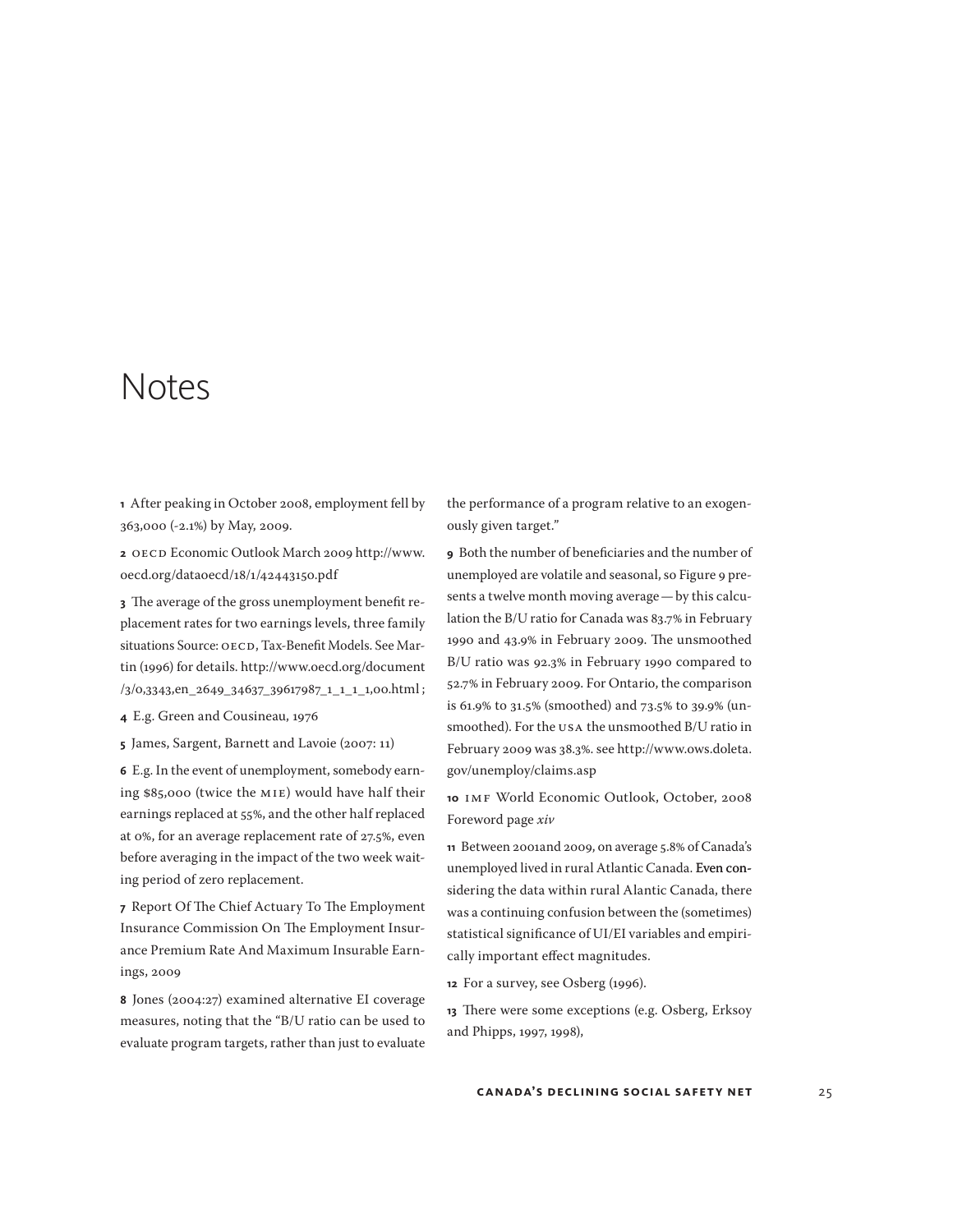### 14 See also Frey and Stutzer (2002); Di Tella and Mac-Culloch (2003) and many others

**15** See Table 3.5 Page 121, Budget 2009.

**16** IMF (2008a:xx). The IMF has since revised its growth projections significantly downwards in two updates—in November, 2008 and again in January 2009. And by late April of 2009, as flood waters threatened outlying areas of Winnipeg, the self-congratulatory tone of Canadian media reports on flood preparedness had largely disappeared.

**17** In the 1990s recession, federal participation in recessionary costs was greatly limited by the "Cap on CAP" which limited annual increases in Canada Assistance Plan transfers to Ontario, BC and Alberta to 5%—despite the fact that the recession hit Ontario hardest.

**18** In 1997, the percentage of the unemployed receiving EI benefits was 25%. The beneficiary to unemployed ratio was significantly higher (at 42%), largely because a significant fraction of EI recipients work while on claim (and declare their earnings) and are therefore not counted as unemployed. The decline in UI/EI recipiency in the 1990s has been dramatic—the beneficiary/unemployed ratio in 1989 was 83%. See HRDC (1998: Table 4.1, page 56)

**19** See Federal Reserve Bank of New York (1998)

**20** However, in the 343 pages of Budget 2009 the words 'poverty' and 'inequality' do not appear, even once. On page 49, 'Standard and Poor's Index' is cited as a source reference for housing values, but otherwise the word "poor" cannot be found either. Budget 2009 does commit to "doubling the tax relief provided by the Working Income Tax Benefit to make work more financially attractive for low-income Canadians", but this omits the most disadvantaged—Canadians who cannot get work—and also begs the question: are 'work incentives' really the big issue, when jobs cannot be found in a recession?

**21** This freezing of the premium rate is described on page 95 as "a projected \$4.5 billion stimulus relative to break-even rates", but in Table A1.2 on page 241, only part (\$2.449 Billion) is booked under "Action to Help Canadians Stimulate Spending". Either way, it seems a bit odd to count something that the government is promising not to do in the future as equivalent to, and an addition to, actual spending initiatives. Should one, with similar reasoning, when one has already counted deficit spending as 'stimulus', also count as a 'stimulus' the revenue that the government is not raising because it is not increasing income tax rates to balance the aggregate budget?

**22** Canada's Chief Actuary has estimated that total Regular Benefits for 2009 will be \$9,545 Million, or approximately 54.6% of total EI costs. Maternity,Sickness and Compassionate Benefits are estimated at 22.6% of costs, while Training (Employment Benefits and Support Measures—12.2%) and Administration costs (9.45%) make up almost all of the remainder. Pro-rating administration costs as proportional to expenditure, Regular Benefits plus their administration costs are 59.8% of total costs. Fishing Benefits (1.58%) and Work-Sharing Benefits (0.08%) blur the picture only slightly. Chief Actuary of Canada, 2009, page 8.

**23** Using 17 waves of the US General Social Survey 1977–2004 to track subjective insecurity and expectations of cost and probability of job loss, they try to explain why:"According to polls from the 2006 congressional elections, globalization and economic insecurity were the primary concerns of many voters." They conclude: "Our findings verify the economic theory that globalization generates economic volatility leading to worker insecurity."

**24** Because each state administers it own UI system within a federal legislative framework, it is really more accurate to speak of US UI systems. Compared to the average state UI system, Canadian EI provides marginally less adequate initial earnings replacement (see Figure 7 and Table 2), slightly greater probability of entitlement (as measured by the B/U ratio) but shorter average duration of benefits (given the 13 week extension in the US).